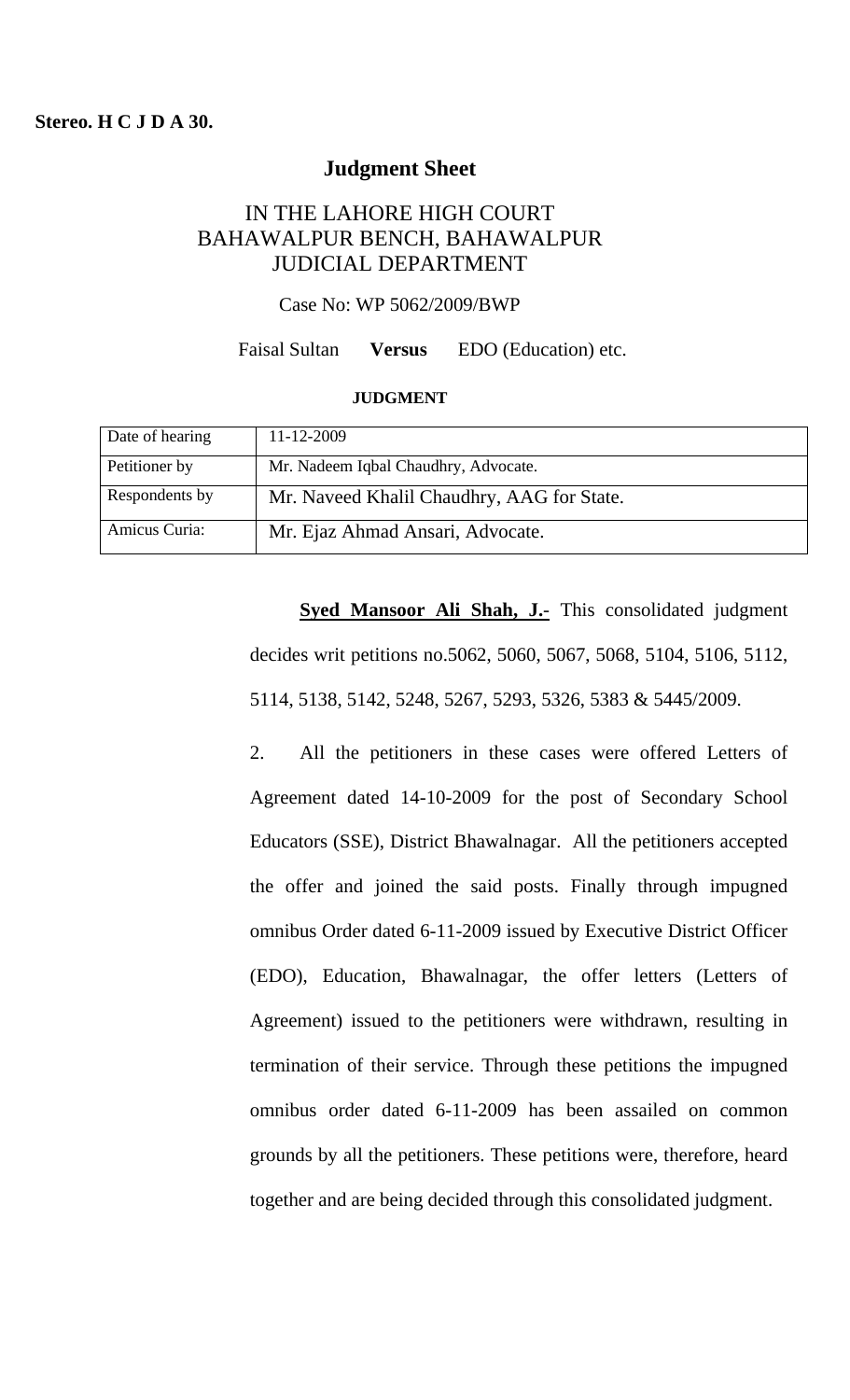3. Admitted facts are that public advertisement dated 15.2.2009 was published in the Daily "Jang" by the respondents for the appointment of Educators to various posts i.e., Elementary School Educators (ESE), Senior Elementary School Educator (SESE) and Secondary School Educator (SSE). All the petitioners applied for the post of SSE. After undergoing the process of recruitment as per Recruitment Policy (referred to below), the petitioners were declared successful and offered appointment through Letters of Agreement dated 14.10.2009. The said Letters of Agreement (offers) were accepted by the petitioners on 16.10.2009 (by signing the said Letter of Agreement). Thereafter, the petitioners gave their joining for the said posts on the same day. After having worked for almost a month, vide impugned order dated 6.11.2009 of the EDO (Education) Bhawalnagar, the Letters of Agreement (offers) extended to the petitioners were withdrawn resulting in termination of the petitioners. Aggrieved of this, the petitioners have challenged the said withdrawal Order dated 16-11-2009 through these petitions.

4. Mr. Aejaz Ansari, Advocate Supreme Court of Pakistan was appointed as *amicus curiae* to assist the court on the following question:

"Whether contractual employees of the Government, like the petitioner, can maintain writ petition pertaining to their terms and conditions. What is the scope of interference, if any, in employment matters in public sector where the relationship is based on a contract."

5. The learned *amicus curiae* Mr. Aejaz Ansari, Advocate submitted that the concept of *master and servant* applies to private organizations and to statutory organizations that do not have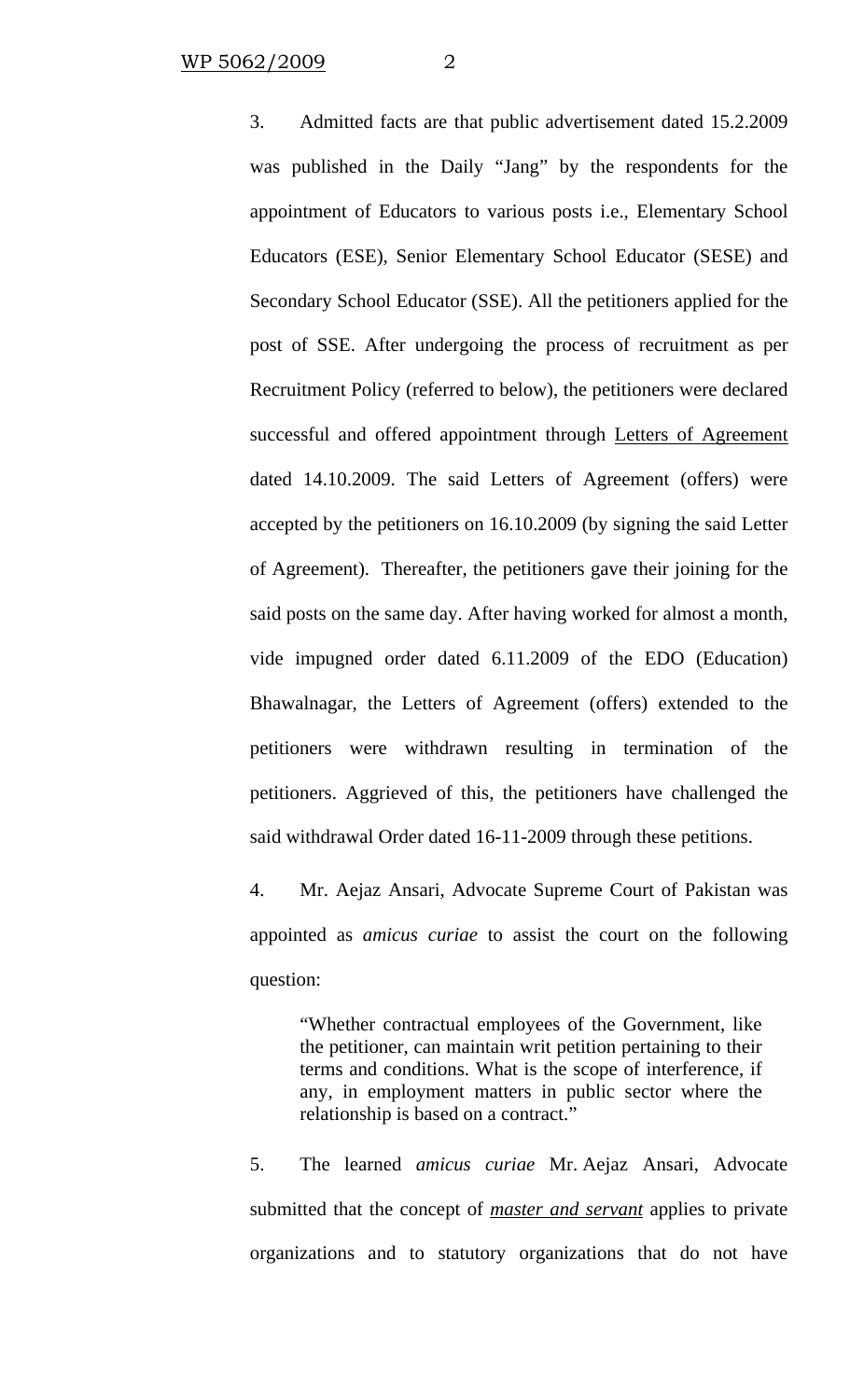statutory rules. However, where there are statutory rules the said concept does not apply. He argued that the matter takes a different complexion when the employer is the government. He referred to Articles 240, 241 and 260 to submit that working for the government means to be in the service of Pakistan. The amicus submitted that government employees are either civil servants or government servants. He argued that a contractual employee is therefore, also a government servant under the said Articles and relied upon re. *Federation of Pakistan through General Manager, Railway Headquarters Office v. M/s Mian Muhammad Salim & Company,* (1994 SCMR 1960) for this proposition. He further submitted that in a matter of contract at least requirement of notice is a must if the employer is the government. In this respect reliance has been placed upon re. *Nizamuddin and 2 others v. Chairman, Evacuee Trust Properties Board and others,* (1997 SCMR 1152), re. *Agha Salim Khurshid and antoher v. Federation of Pakistan and others,* (1998 SCMR 1930) and re. *Abdul Ghaffar Khan v. Chairman Wapda, Wapda House, Lahore and 3 others,* (2008 PLC (C.S.) 415). He further relied upon Article 4 of the Constitution submitting that the said article fully applies to the instant case as the said article does not create any distinction between contractual employee or a regular employee.

6. Counsel for the petitioners argued that the impugned order being without notice was in violation of the cardinal principle of natural justice and relied upon re. *Dr. Ashiq Muhammad, etc. v. Govt. of N.W.F.P., etc.* (NLR 2002 Service 33), re. *Arshad Jamal v.*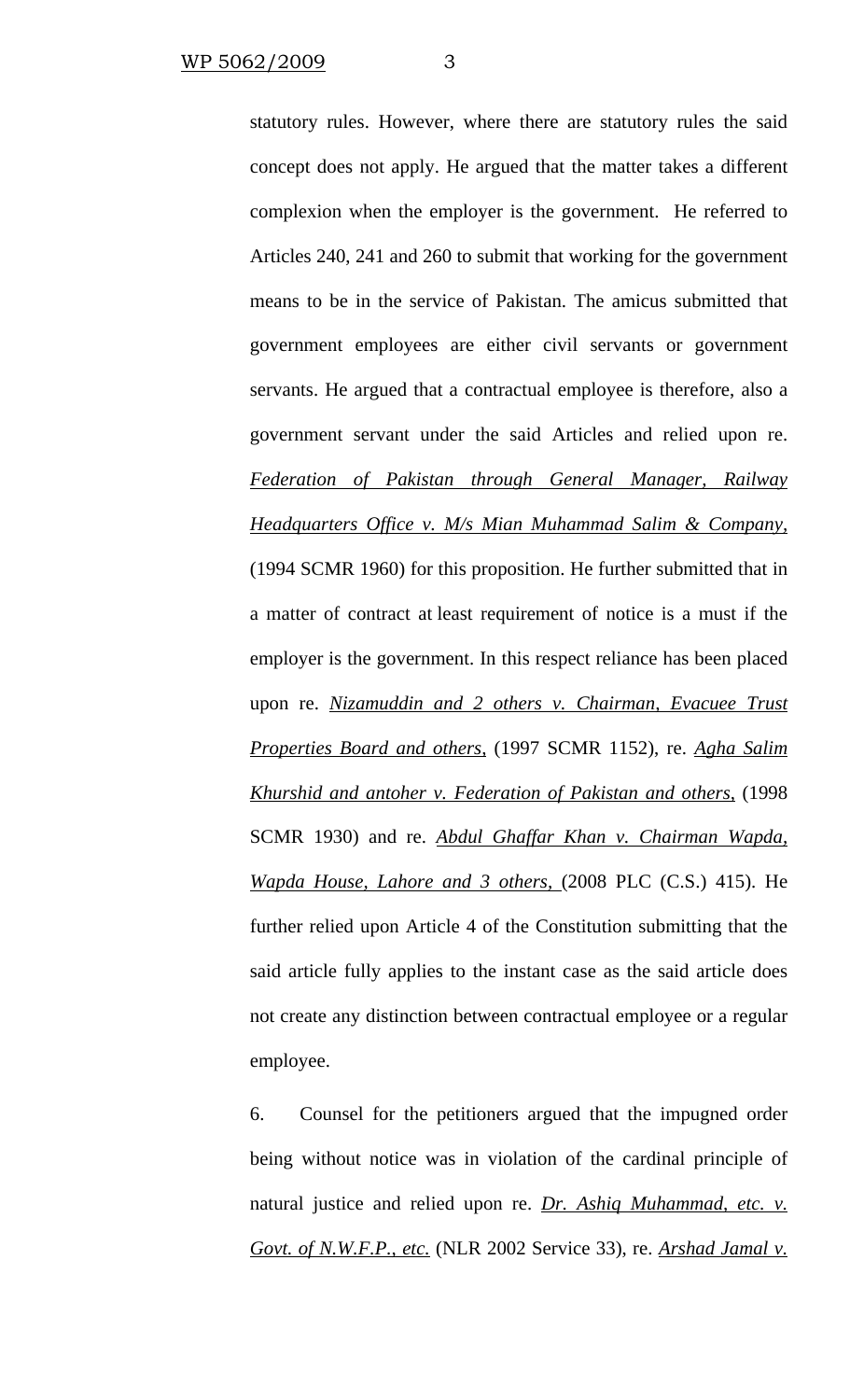*NWFP Forest Development Corporation and others,* (2005 SCJ 38), re. *Hazara (Hill Tract) Improvement Trust through its Chairman and others v. Mst. Qaisra Elahi and tohers,* (PLJ 2005 SC 925), re. *Secretary to Government of N.W.F.P. Zakat/Social Welfare Department, Peshawar and another v. Sadullah Khan,*  (1996 SCMR 413), re. *Muhammad Zahid Iqbal and others v. D.E.O. Mardan and others,* (2006 PLC (C.S.) 1216), re. *Registrar, Supreme Court of Pakistan, Islamabad v. Qazi Wali Muhammad,* (1997 SCMR 141), re. *Yousaf Ali v. Government of the Punjab, etc.* (NLR 1997 Service 34), re. *Fuad Asadullah Khan v. Federation of Pakistan through Secretary Establishment and others,* (PLJ 2009 SC 441), and re. *M/s Millat Tractors Limited through its General Manager, Shahdara, Lahore v. Punjab Labour Court No.3 and 2 others,* (PLJ 1996 SC 1184) in support of their contention. It was also argued that the public functionaries have to act reasonably, justly and fairly as now codified under section 24A of the General Clauses Act, 1897 (Central Act X of 1897) and the impugned order violates this provision of law.

7. Learned Law Officer submits that there have been serious errors in the appointments of the said petitioners. According to him the merit list was wrongly tabulated by the department, therefore, the necessity to issue the impugned order. The law officer failed to pin point the errors committed by the respondent department in each case.

8. Private respondents failed to defend the impugned order which was passed without notice to the petitioners but submitted that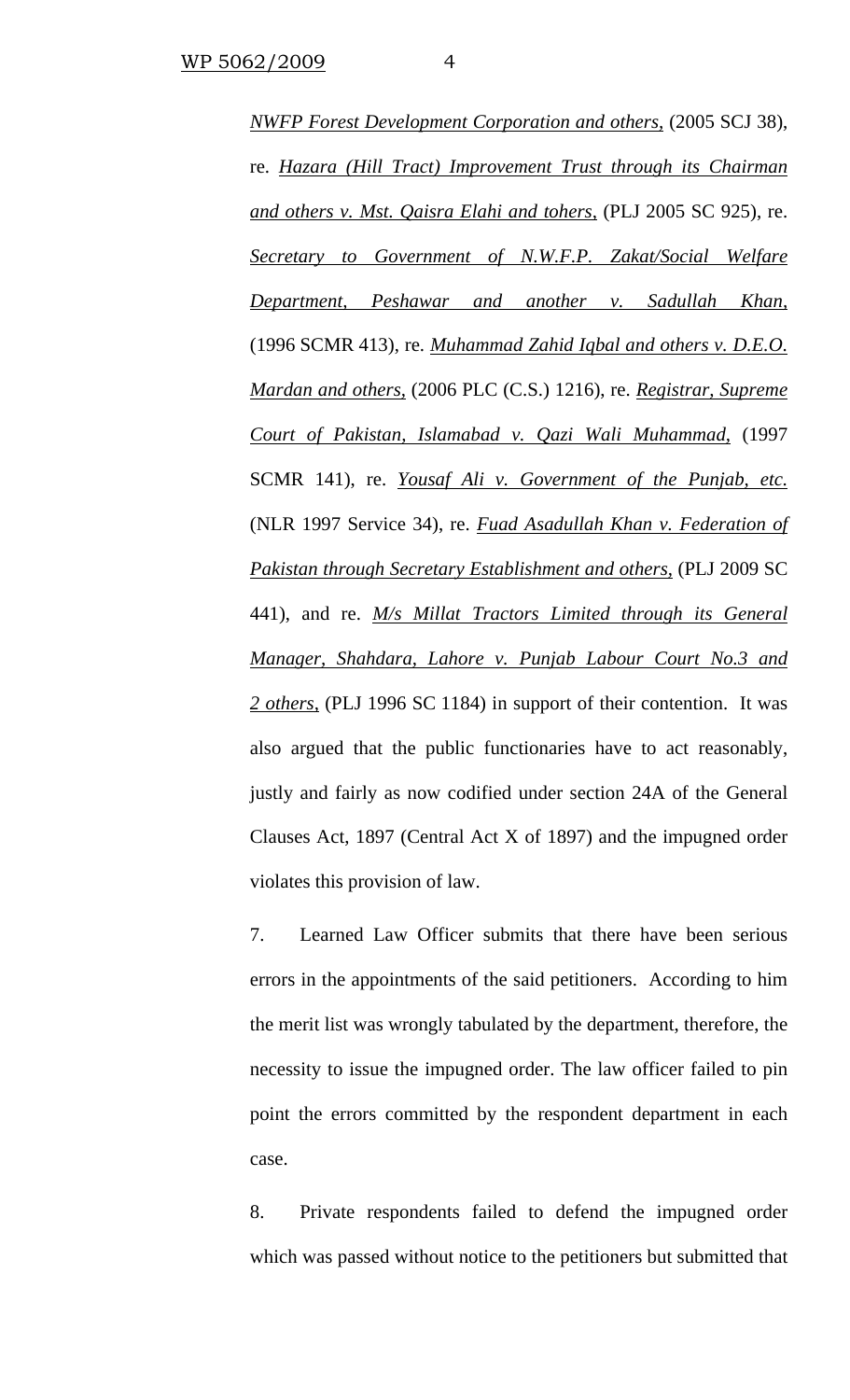in order to avoid further litigation the matter be marked for proper investigation and verification of qualifications of all the successful candidates who applied on the basis of the pubic advertisement dated 15-2-2009 (including the petitioners and the private respondents) so that this issue can be resolved once and for all.

9. During the course of the arguments, the parties proposed that the matter be sent to Secretary Education, Government of the Punjab, Lahore for constitution of a proper committee to decide the merit of all the successful SSE candidates from Bhawalnagar and then appropriate action be taken as per letter of agreement after due scrutiny. Petitioners, however, argued that in the meanwhile they be reinstated to which the private respondents disagreed. No consensus could, therefore be arrived at.

10. Arguments heard and record perused.

11. The public advertisement for the Recruitment of Educators in Punjab dated 15.02.2009 was for various posts including Elementary School Educators (ESE), Senior Elementary School Educators (SESE) and **Secondary School Educators (SSE)** in the District of Bhawalnagar. The case of the petitioners pertains to SSE only. This advertisement was an outcome of the **POLICY** FOR RECRUITMENT OF EDUCATORS IN GOVERNMENT SCHOOLS (2008-9) ("Policy") circulated vide notification dated 23-8-2009 [No.SO(S-IV) 2-34/2008] by the Government of Punjab.

12. The aim of the said Policy was to provide "qualified educators in public schools". It states that the "Policy is guided by the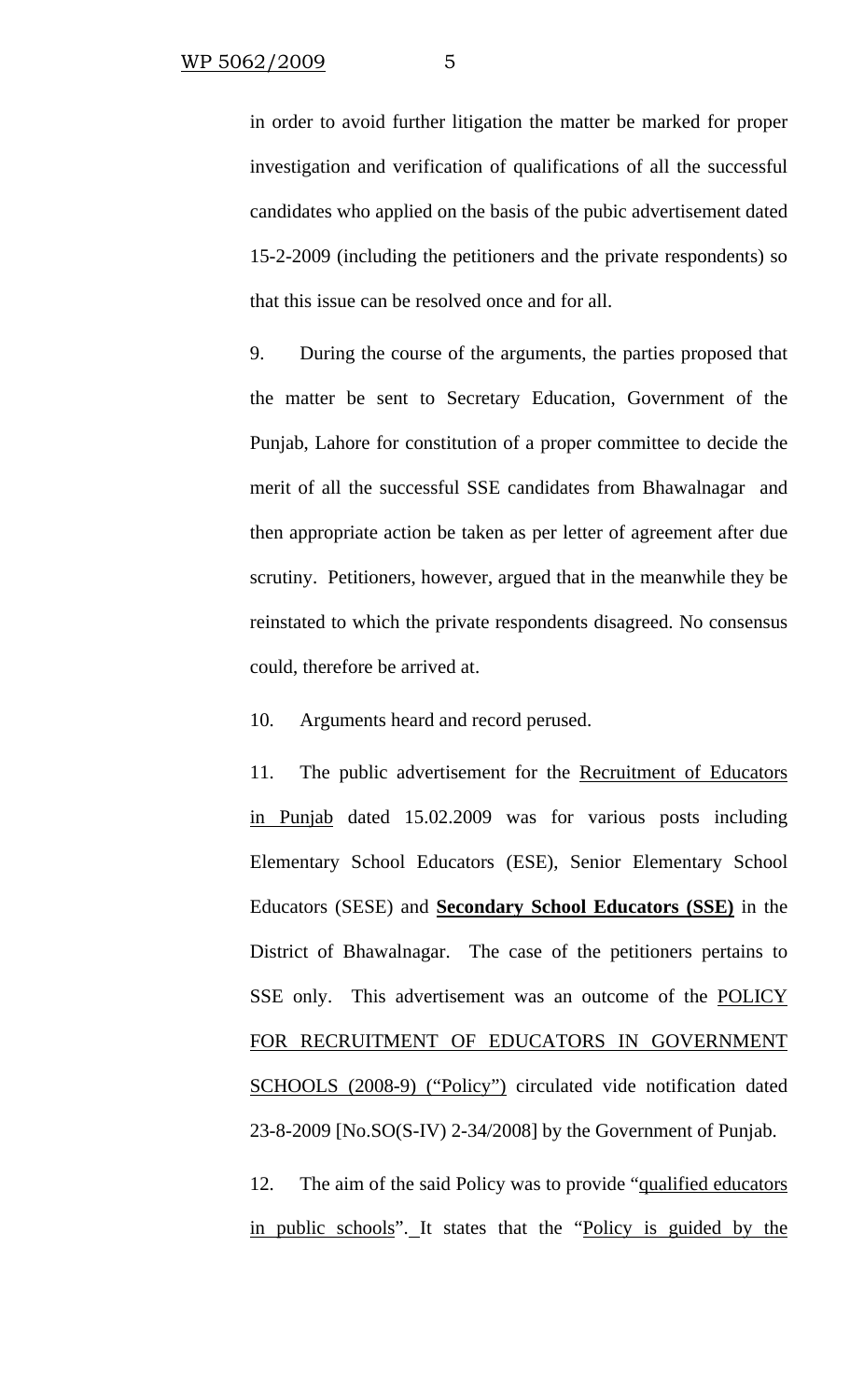principles of merit, transparency, fool proof selection process and

fair competition".

13. The Policy provides for the constitution of a Selection/

Recruitment Committee with the following Members:

- i. District Coordination officer (DCO) Chairperson
- ii. Executive District Officer (EDO) Education as Member
- iii. Executive District Officer (EDO) Finance and Planning as Member
- iv. District Education Officer concerned as appointing authority Member/Secretary
- v. One Nominee of the Provincial Government as notified by Secretary, School Education Department.
- 14. Clause B of the Policy lists the Responsibilities of the

Recruitment Committee:

- vi. Recruitment Committee shall be responsible for conducting the whole process of recruitment.
- vii. Executive District Officer (EDO) shall be the appointing authority for Secondary School Educators (SSE Science/Arts/English/Maths/ Computer Science)
- viii. ……
	- ix. The appointing authority shall issue Letter of Agreement to the selected candidates on the recommendation of the Recruitment Committee as per approved format. *(emphasis supplied)*

15. Clauses 9 to 13 of the Policy lay down the role of District

Monitoring Officer (DMO), procedure for processing applications, selection, interviews and preparation of merit list and third party validation. Said clauses establish that the provincial government had set up a well thought out fair and a transparent system of

recruitment.

16. In line with the Policy, the public advertisement dated 15.2.2009 for Recruitment of Educators in Punjab stated:

"Government of the Punjab has approved recruitment of educators in District Bhawalnagar for provision of teachers in schools, increase student enrollment and improve quality of education."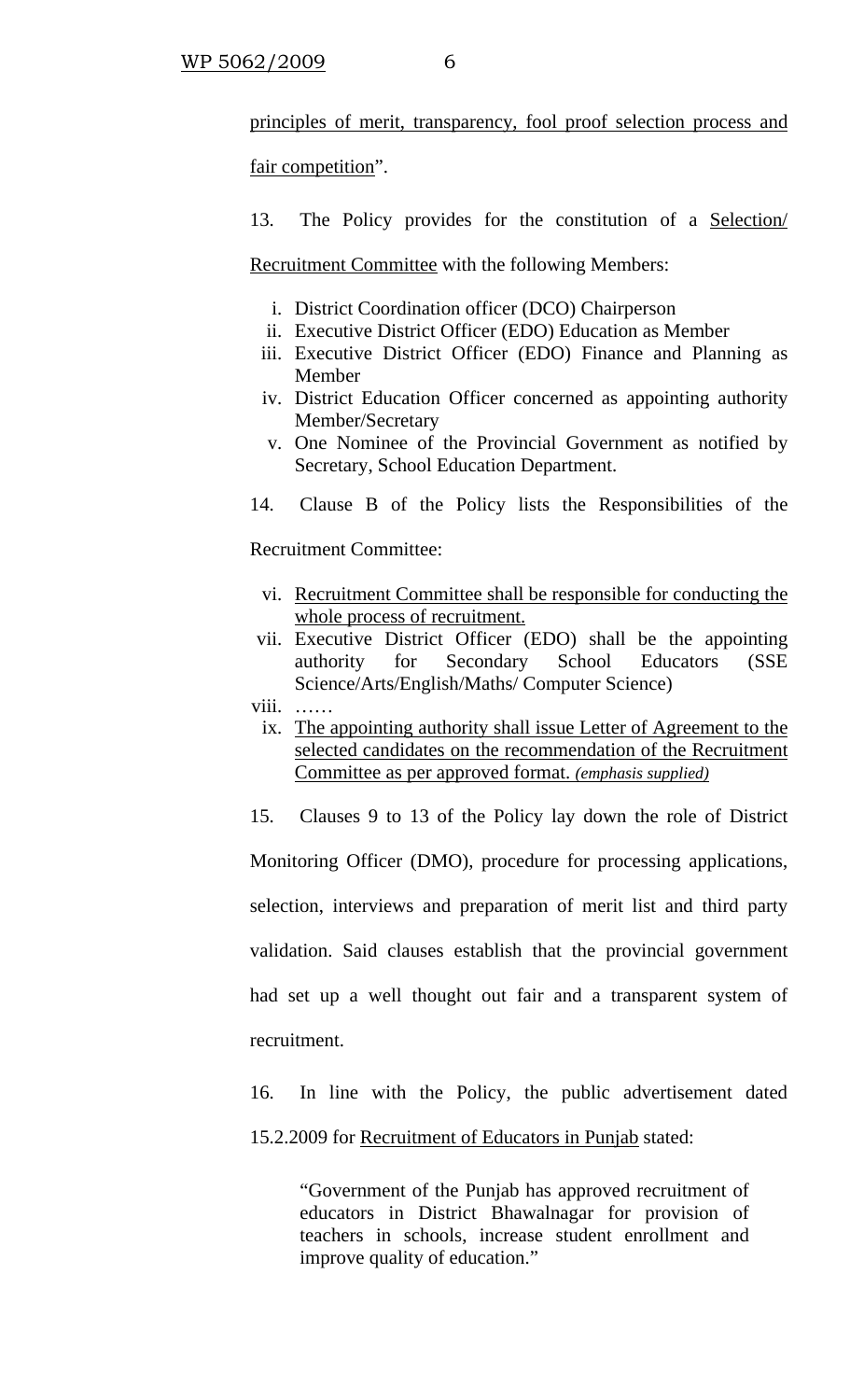17. After undergoing the recruitment process, the petitioners were approved for appointment by the Recruitment Committee and successful candidates were made offers of appointment through Letters of Agreement dated 14-10-2009. At the end, the Letters of Agreement provided a box titled "**Acceptance/Rejection of Offer**" which was filled in by the candidates and their signatures confirming their acceptance were affixed thereunder. All the petitioners accepted the offer on 16-10-2009 by affixing their signatures at the end of the Letters of Agreement. As a result a valid contract took place between the respondents and the petitioners on 16-10-2009. The petitioners thereafter gave their joining on 16-10-2009 and started working on the respective posts.

18. At this stage it is important to refer to some of the important clauses of the standard format of Letter of Agreement dated 14.10.2009:

"Clause 4. Period of Contract.

The contract shall be initially for a period of Five Years extendable for the terms of five years from time to time on the basis of performance up to the age of 60 years.

Clause 8. Termination of Contract.

(i) Contract of appointment shall be liable to termination on One Month's Notice or Payment of One Month's Salary in lieu thereof by either side without assigning any reason. *(emphasis supplied)*

(ii) Department of Education has the right to terminate your contract at any time after giving a notice/personal hearing in case of your poor performance or conduct.

Clause 13. Appointment through Bogus Certificate/ Degrees.

If any stage, it is discovered that you have obtained this appointment on the basis of bogus/forged documents or through deceit by any means, the appointment shall be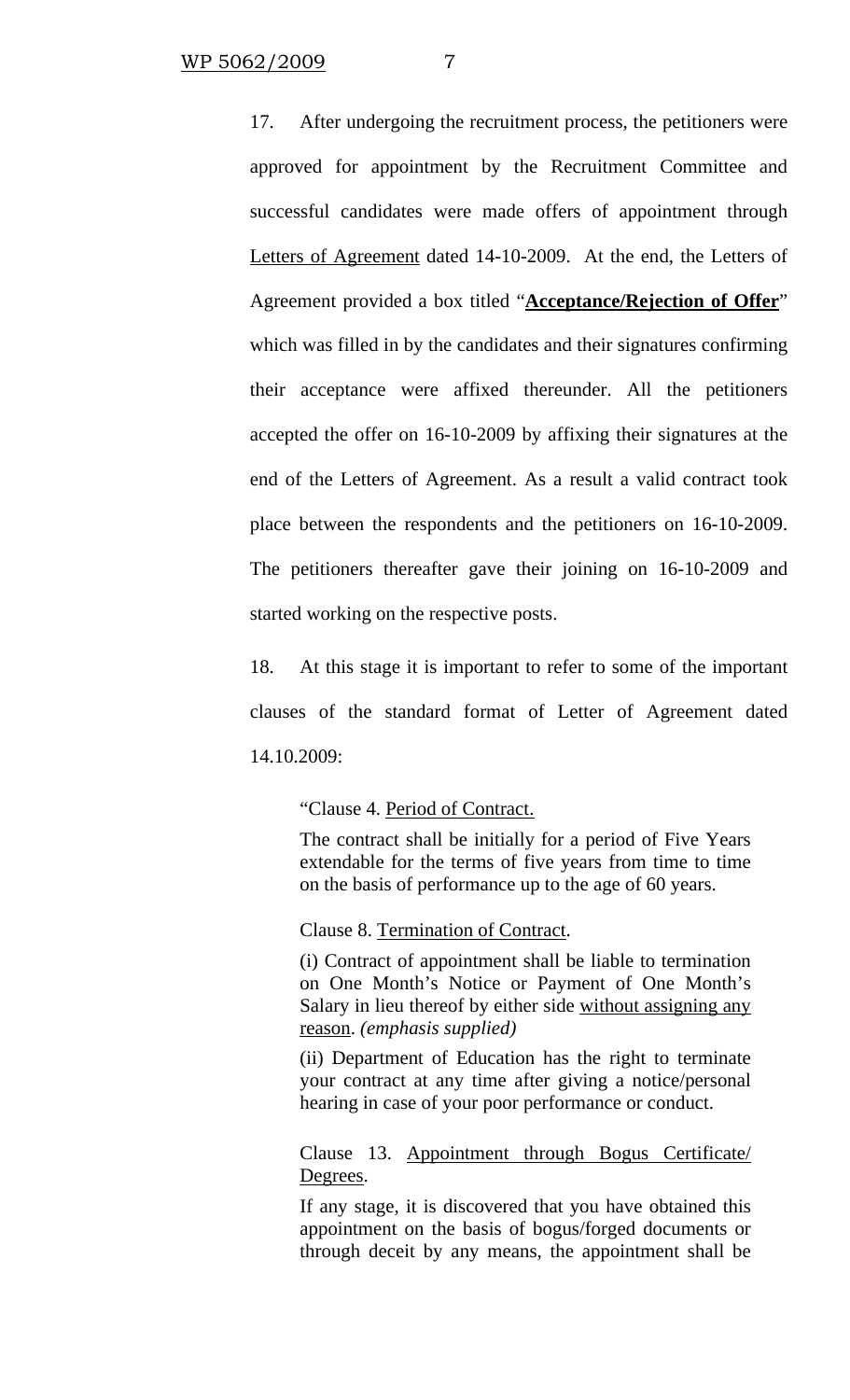considered to be void *ab initio* and you shall be liable to refund all amounts received.

Clause 16. Verification of Record.

It shall be the responsibility of concerned appointing authority that Academic and Professional record/ documents of the Educators be verified before the release of the salary.

Matric=639/850, Inter=610/1100, Graduation 436/800, Masters= 546/1000 M. Ed=768/1200 Experience= 4(years)" *(to the extent of these marks, the extract is from the Letter of appointment issued to the petitioner in W.P. 5062/09/BWP).*

19. On 6-11-2009 with a stroke of pen an omnibus order was issued whereby the offers made to the petitioners were withdrawn and the merit list revised resulting in petitioners being deprived of their appointments / contractual employment without any notice or reason.

20. The comments filed by the respondents state that the offer letters were withdrawn on 6-11-2009 after the respondents "**detected that some errors existed in these merit lists.**" and also that the "**recruitment policy was violated**." According to the comments the following observations were recorded after the issuance of the offer letters to the petitioners:

## x. EXPERIENCE

The marks of experience were omitted unjustifiably of some candidates.

### xi. LOCAL RESIDENCE

So many variations in the award of local residence marks were detected.

### xii. 10 ADDITIONAL MARLS UNDER RULE 17/A

Some deserving candidates have not been awarded 10 additional marks under Rule 17/A.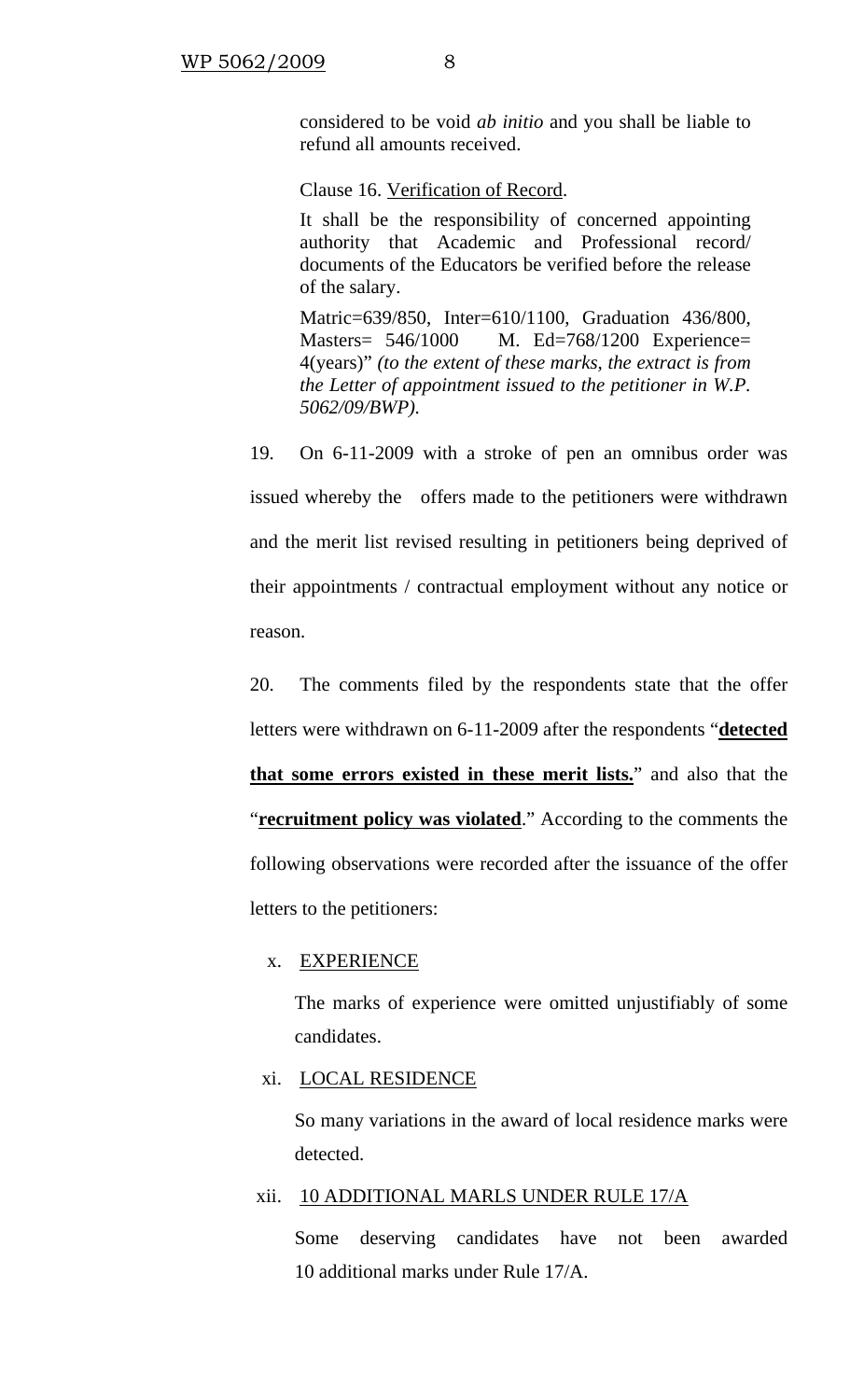#### xiii. EXCLUSION OF NAMES IN MERIT LIST

 The most common complaint by the candidates was that their names were not included anywhere in the merit list.

## xiv. PERCENTAGE DIFFERENCE

The marks percentage awarded was different from their entries in the original document.

## xv. RESOLUTION OF OBJECTIONS

 The objections submitted by candidates after pre-interview merit list were resolved under recruitment policy by Education Department but a quite fair number of them were not fed by the data entry operator.

## xvi. AWARD OF DOUBLE BEENFIT ON SIMPLE B.Sc DEGREE

 It was also observed that some candidates got the award of M.Sc while they were only simple B.Sc.

## xvii. COMPUTER LITERATE MARKS

 The uniform award was not practiced in case of Computer Literate notwithstanding having the same type of certificate issued by recognized government institution.

21. It is not the case of the respondents that the petitioners had submitted bogus or forged credentials or had played fraud by tampering with the recruitment process. The comments of the respondents clearly demonstrate that the alleged "errors" creeped into the formulation of the merit solely due to the mismanagement and incompetence of the respondents and their staff employed for this purpose. Inspite of a transparent recruitment system put in place by the Policy, as described in detail above, the respondents, failed to follow the same, resulting in disrupting and derailing the efforts to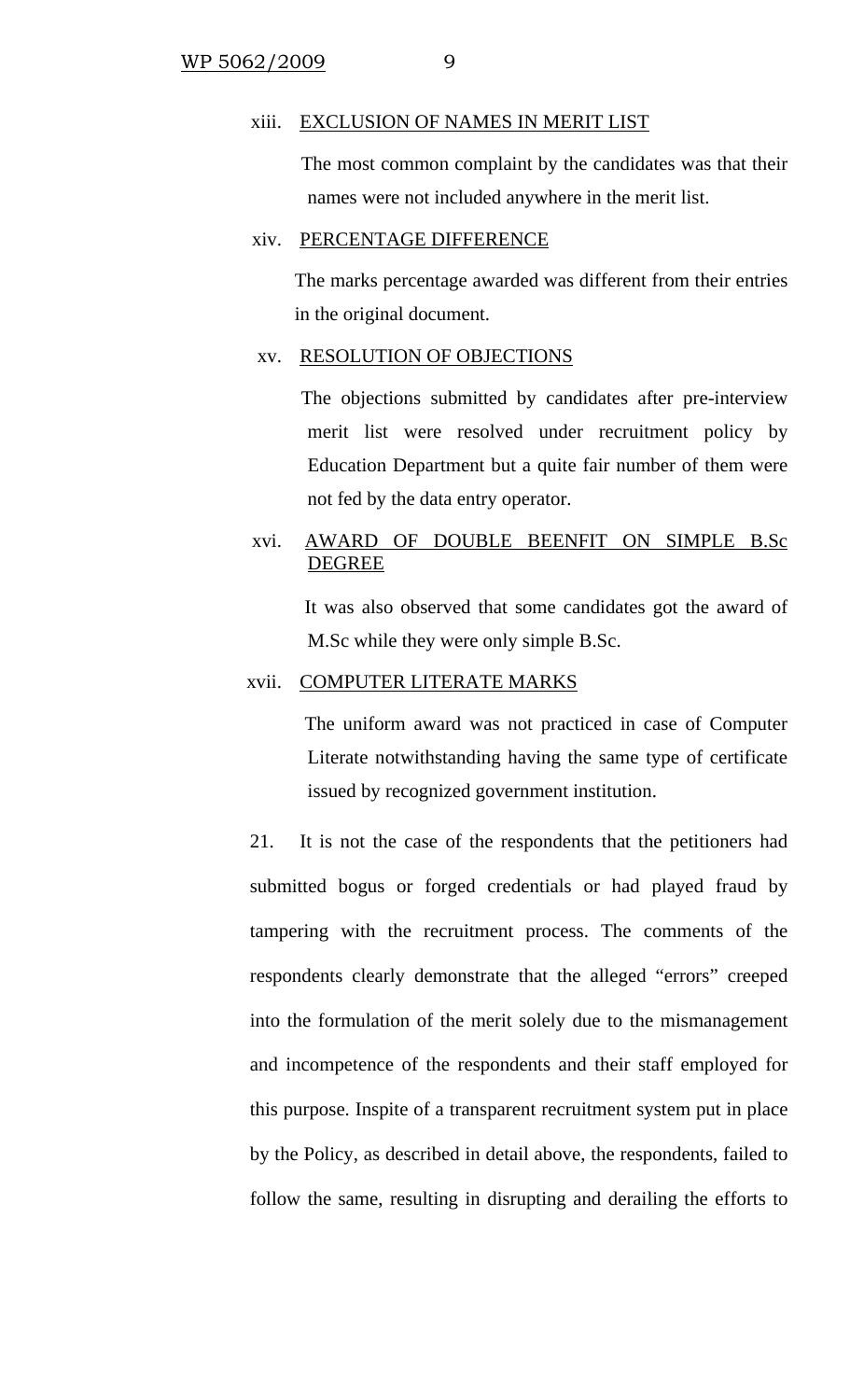enhance the educational system at the District and resulting in this unfortunate litigation.

22. It is sad to note that while the spirit of the Policy was to enhance the teaching capacity of the Educators and increase student enrollment, the incompetence and ineptness of the respondents resulted in its failure. As administrators respondents should have been trained to handle crises, rectify lapses and put the system to work. However, in this case, the respondents, without any remorse and without making an effort to rectify the alleged issue, thought it convenient to "pass the buck" by issuing the impugned order, which resulted in reopening past and closed appointments without furnishing any reason whatsoever. More importantly, the educators who were to energize the education system in the district ended up in courts rather than in schools. The invaluable opportunity to increase student enrollment is schools and to increase the quality of education has been lost to the wind and the damage in terms of educational time is unquantifiable.

23. The impugned Order dated 6-11-2009 is unlawful and without lawful authority for multiple reasons as discussed hereunder:

a. The impugned order states that the merit list was revised with the approval of the DCO/Chairman of the Recruitment Committee. Under the Policy the Recruitment Committee is responsible for the entire process of recruitment and therefore Chairman of the Committee alone could not undo the merit list approved by the Recruitment Committee after a selection and scrutiny process spanning over almost eight months. The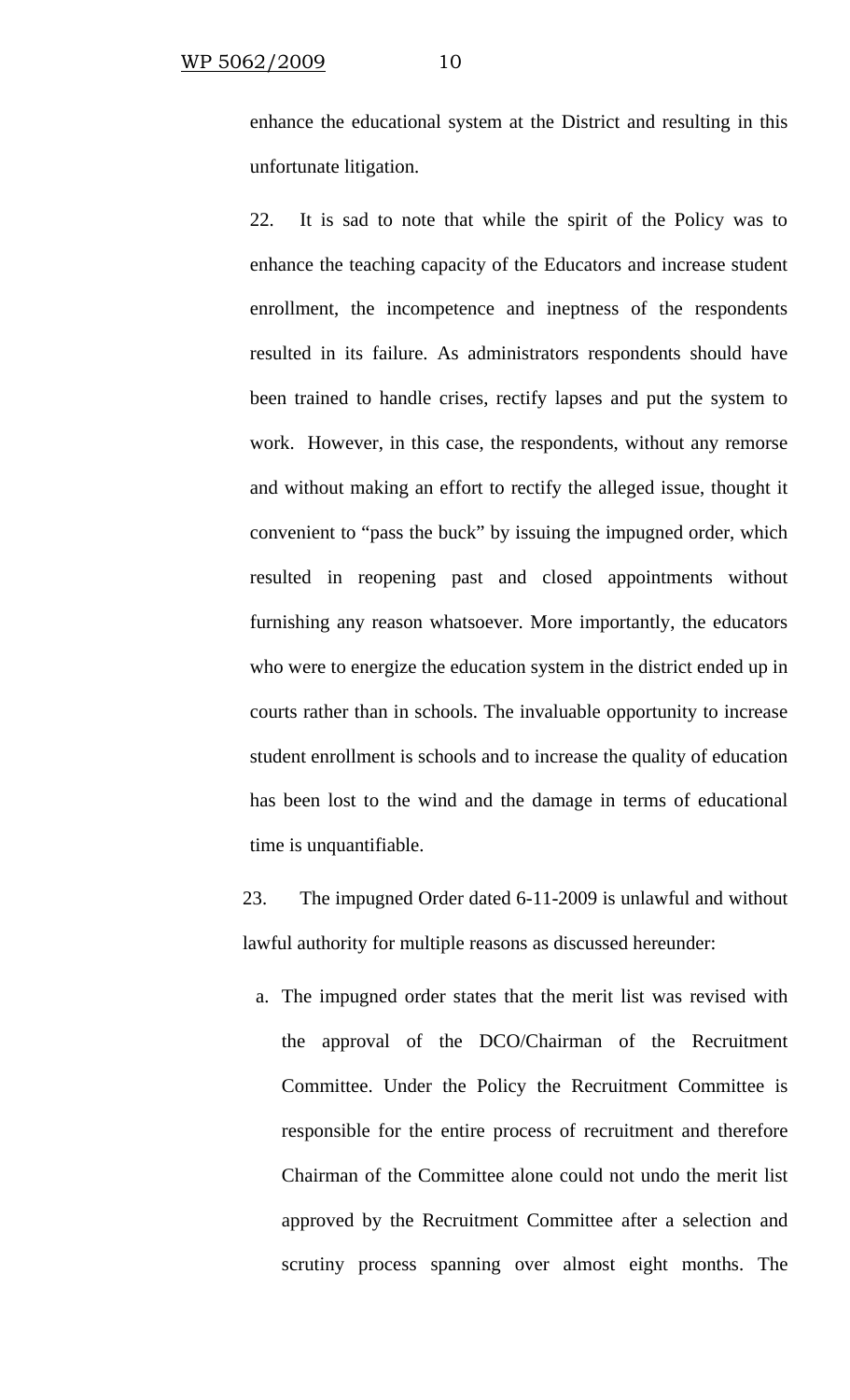DCO/Chairman of the Recruitment Committee therefore outstepped his authority and jurisdiction in approving the revised merit list and the EDO (Edu) without applying his mind communicated the same through the impugned Order. Further, the Policy does not provide for the issuance of a revised merit list.

- b. Offer once accepted cannot be withdrawn. In the present case the offers (Letters of Agreement) were duly accepted and acted upon and therefore the same could not be withdrawn. The option to terminate the Agreement as per Clause 8 was available to the respondents but the same was not invoked. The impugned order violates the settled principles of the law of contract and the express provisions of Contract Act, 1872.
- c. Clause 8 of the Letter of Agreement clearly states that the contract is liable to termination on one month's notice or payment of one month's salary in lieu thereof by either side. Admittedly, the respondents failed to issue such notice to the petitioners thereby violating the said term of the Letter of Agreement, which has been authored by the respondents.
- d. The requirement of notice under Clause 8 of the Letter of Agreement emanates from the cardinal principal of natural justice which has now been largely replaced and extended under the English law to a more general duty to act "fairly." Under English and American jurisprudence to act fairly includes "Procedural Fairness" or "Procedural Propriety" or "Procedural Due Process." All these concepts deal with the process and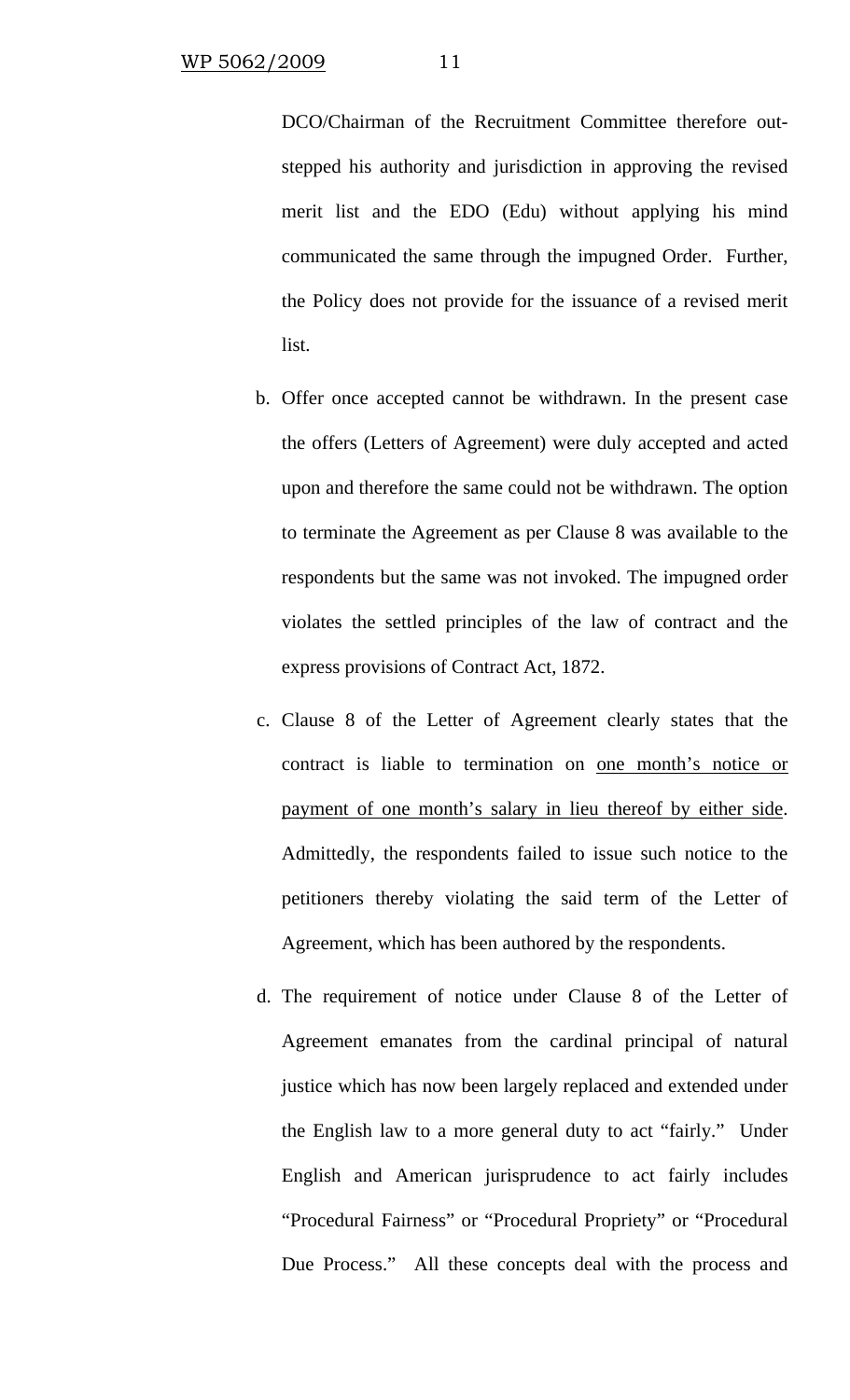procedures employed in arriving at an administrative decision rather than with its substance. "An important concern of procedural justice is to provide the opportunity for individuals to participate in decisions that affect them. Another is to promote the quality, accuracy and rationality of the decision-making process. Both concerns aim at enhancing the legitimacy of that process." (*De Smith's Judicial Review- 6th edition*). It is, however, pointed out that the nature and methodology of "process" to be adopted in a particular case might differ, but restricting myself to the present case, the requirement of notice was a "process" that was "due" in this case. Useful reference was made to *Treatise on Constitutional Law – Substance and Procedure by Rotunda & Nowak, 4th edition 2007*

e. The respondents cannot brush aside the requirement of Notice under Clause 8 of the Letter of Agreement. Impugned Order seriously lacks procedural due process, procedural fairness, procedural propriety and more traditionally the norms of natural justice rendering the impugned administrative decision unlawful. It does not matter if the employment is statutory or contractual as long as it is in the public domain and pertains to public and government employment, procedural fairness and due process is mandatory. Reliance is placed on: *Arshad Jamal v. NWFP Forest Development Corporation and others,* (2005 SCJ 38), re. *Pakistan International Airlines Corporation (PIAC) through Chairman and others v. Nasir Jamal Malik and others,* (2001 SCMR 934), re. *Abdul Hafeez Abbasi and others vs. Managing*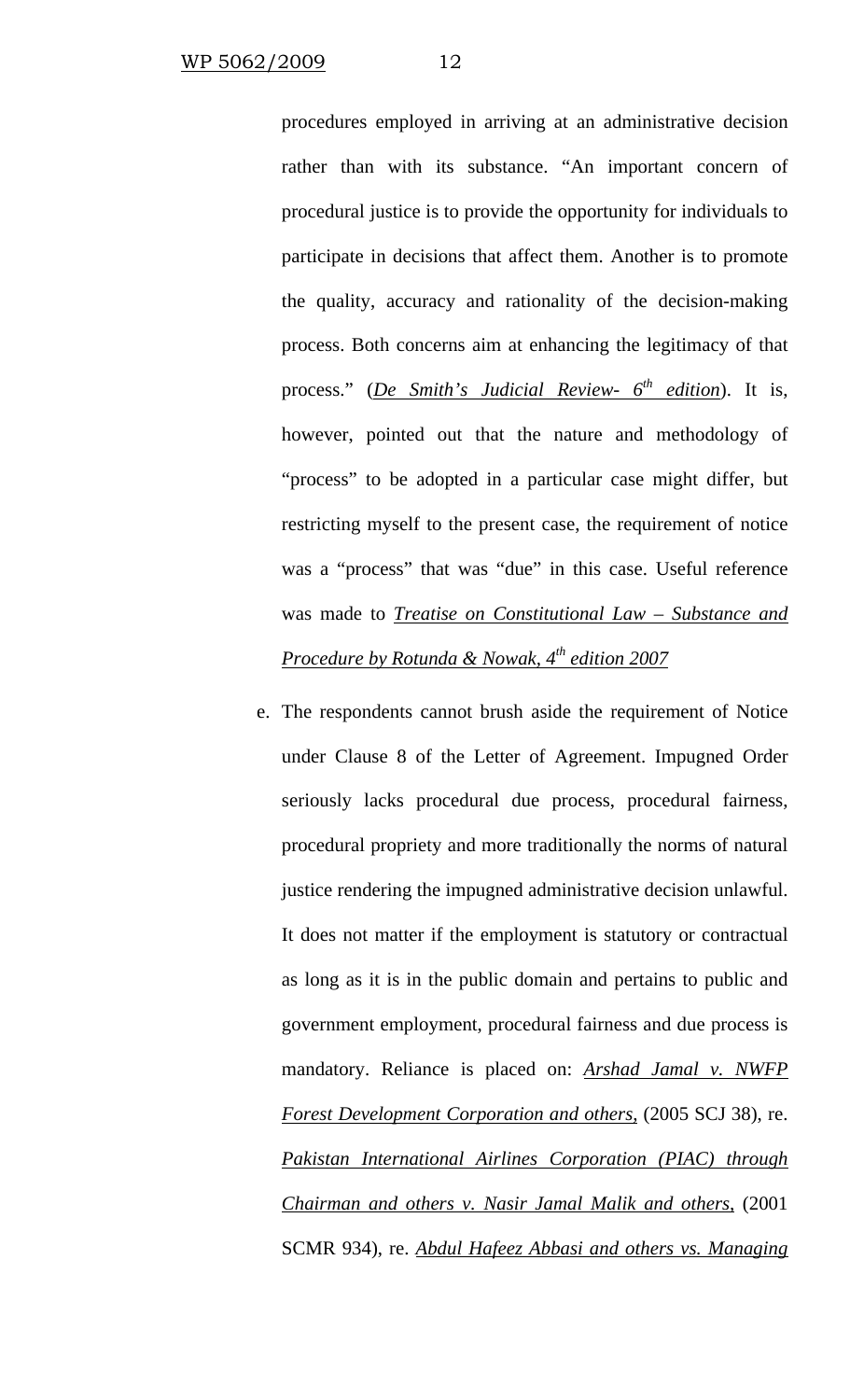*Director, Pakistan International Airlines Corporation, Karachi and others,* (2002 SCMR 1034), re. *Dr. Ashiq Muhammad, etc. v. Govt. of N.W.F.P., etc.* (NLR 2002 Service 33), re. *Rana Asif Nadeem v. Executive District Officer, Education, District Nankana and 2 others,* (2008 PLC (C.S.) 715), re. *Muhammad Amjad Malik v. Pakistan State Oil Co. Ltd and other,* (2005 PLC (C.S.) 318), re. *Pakistan State Oil Company v. M. Akram Khan and others,* (2004 PLC (C.S.) 992), re. *Karachi Development Authority and another v. Wali Ahmed Khan and others,* (1991 SCMR 2434), re. *Lal Din v. Vice-Chancellor and others,* (1994 PLC (C.S.) 880), re. *Mrs. Anisa Rehman v. P.I.A.C. and another,* (1994 SCMR 2232) and re. *Muhammad Tariq and other v. P.I.A. and another,* (1998 SCMR 429).

f. Article 4 guarantees an inalienable right to enjoy the protection of law and to be treated in accordance with law. "Law" in article 4 includes the cardinal principle of natural justice. Article 4 is a loud and clear constitutional guarantee that every citizen and every person for the time being in Pakistan must enjoy the protection of law and be treated in accordance with law. Hamood ur Rehman J in *Begum Agha Abdul Karim Shorish Kashmiri*, (PLD 1969 SC 14) while discussing article 2 of the 1962 Constitution said:

"Law is here not confined to statute law alone but is used in its generic sense as connoting all that is treated as law in this country including even the judicial principles laid down from time to time by the Superior Courts…in this sense it is as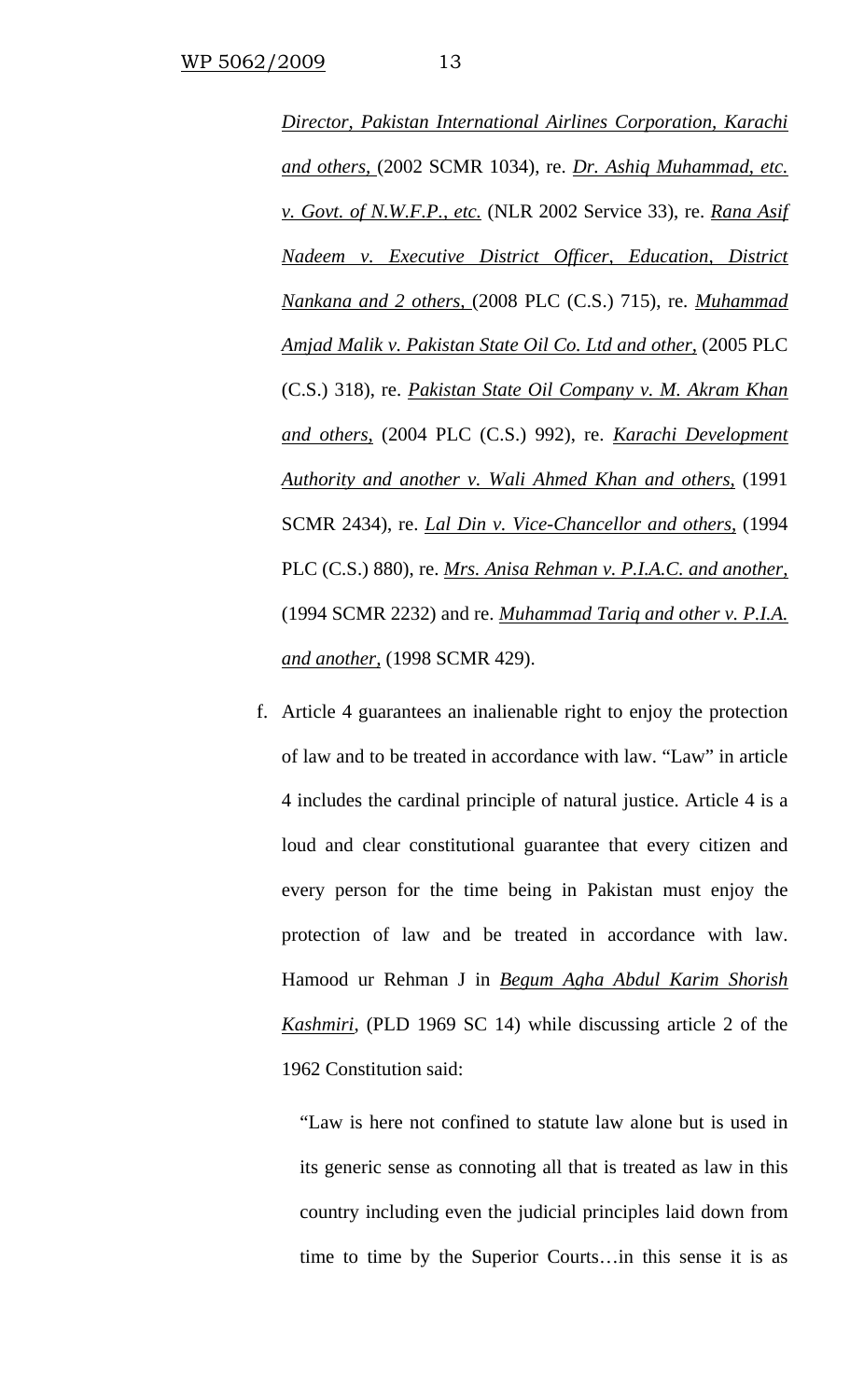comprehensive as the American "due process" clause in a new garb."

An integral, intrinsic and incidental part of "law" under article 4 is the right to procedural due process, right to be treated fairly at all times, right to procedural fairness and right to procedural propriety. Right to a fair procedure is therefore constitutionally guaranteed in our country and makes our constitution stand out proudly in the constitutions of the world. Article 4 of our Constitution is a robust and dynamic amalgam of the cardinal principle of natural justice, procedural fairness and procedural propriety of the English Jurisprudence and Procedural Due process of the American jurisprudence. Our Constitution has boldly recognized this right to be an in alienable right of every citizen or of any other person for the time being in Pakistan. Reliance is placed upon re. *Government of West Pakistan and another v. Begum Agha Abdul Karim Shorish Kashmiri,* (PLD 1969 SC 14), re. *New Jubliee Insurance Company Ltd, Karachi v. National Bank of Pakistan*, PLD 1999 SC 1126, re. *Aftab Shahban Mirani v. President of Pakistan & others*. 1998 SCMR 1863 and re. *Government of Pakistan v. Farheen Rashid* 2009 PLC (CS) 966.

g. Removal of an employee from a public sector employment without due process also offends article 9 of the Constitution because right to life includes right to a lawful and meaningful livelihood. Generally, "Right to life includes all those aspects of life which go to make a man's life meaningful, complete and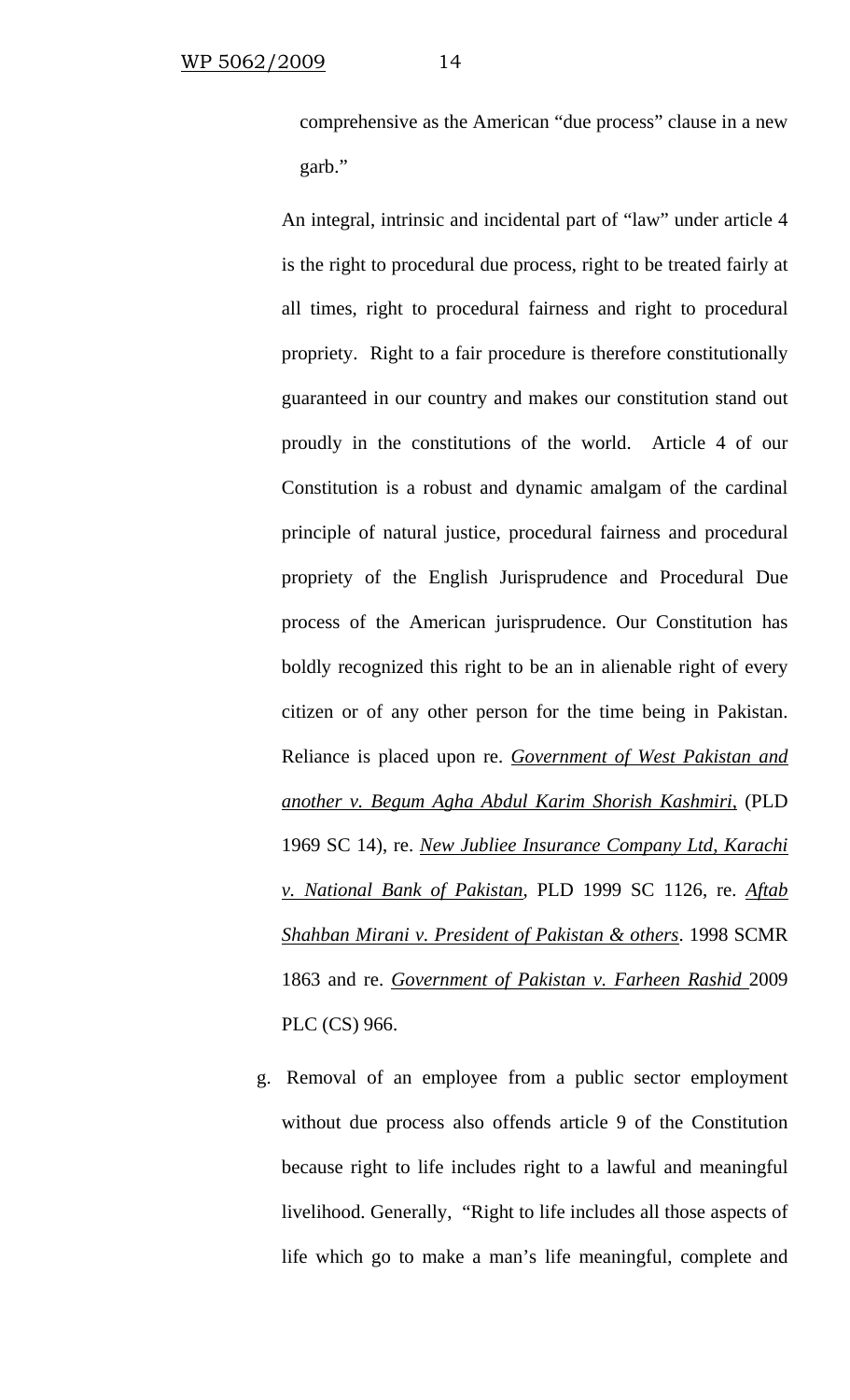worth living…all aspects of life which alone make it possible to live must be declared to be an integral component of the right to life…it includes all that gives meaning to a man's life, his traditions, culture heritage and protection of heritage in its full measure….right to life guaranteed in any civilized society implies the right to food, water, decent environment, education medical care and shelter." (*The Shorter Constitution of India* by Durga Das Basu relying upon re. *Ramsharan Autyanuprasi and another v. Union of India and others,* (AIR 1989 SC 549), re. *Chameli Singh and others etc. v. State of U. P. and another,* (AIR 1996 SC 1051) and re. *Air India Statutory Corporation, etc. v. United Labour Union and others, etc.* (AIR 1997 SC 645).

h. In the recent case of titled "*Chief Justice of Pakistan, Mr. Justice Iftikhar Muhammad Chaudhry v. The President of Pakistan through the Secretary and others.* (CP 21/2007)" Khalil ur

Rehman Ramday, J. observed:

The above-mentioned Article 9 of the Constitution guarantees protection of one's life. All the judges and jurists in different ages and from different jurisdictions have been one in saying that the word "LIFE" protected and assured by various constitutions could never be understood to have been used in a limited or a restricted sense and therefore, did not mean just the vegetative and the animal life of a man or his mere existence from conception to death. This word had, in fact, to be understood in its widest and fullest context to include all such rights, amenities and facilities which were necessary and essential for the enjoyment of a free, proper, comfortable, clean and peaceful life. When confronted with concrete situations, it was held through various judgments from various countries that the right to live meant the right to live with dignity and honour and included rights such as the right to proper health-care, the right to proper food and nutrition, the right to proper clothing, the right to education,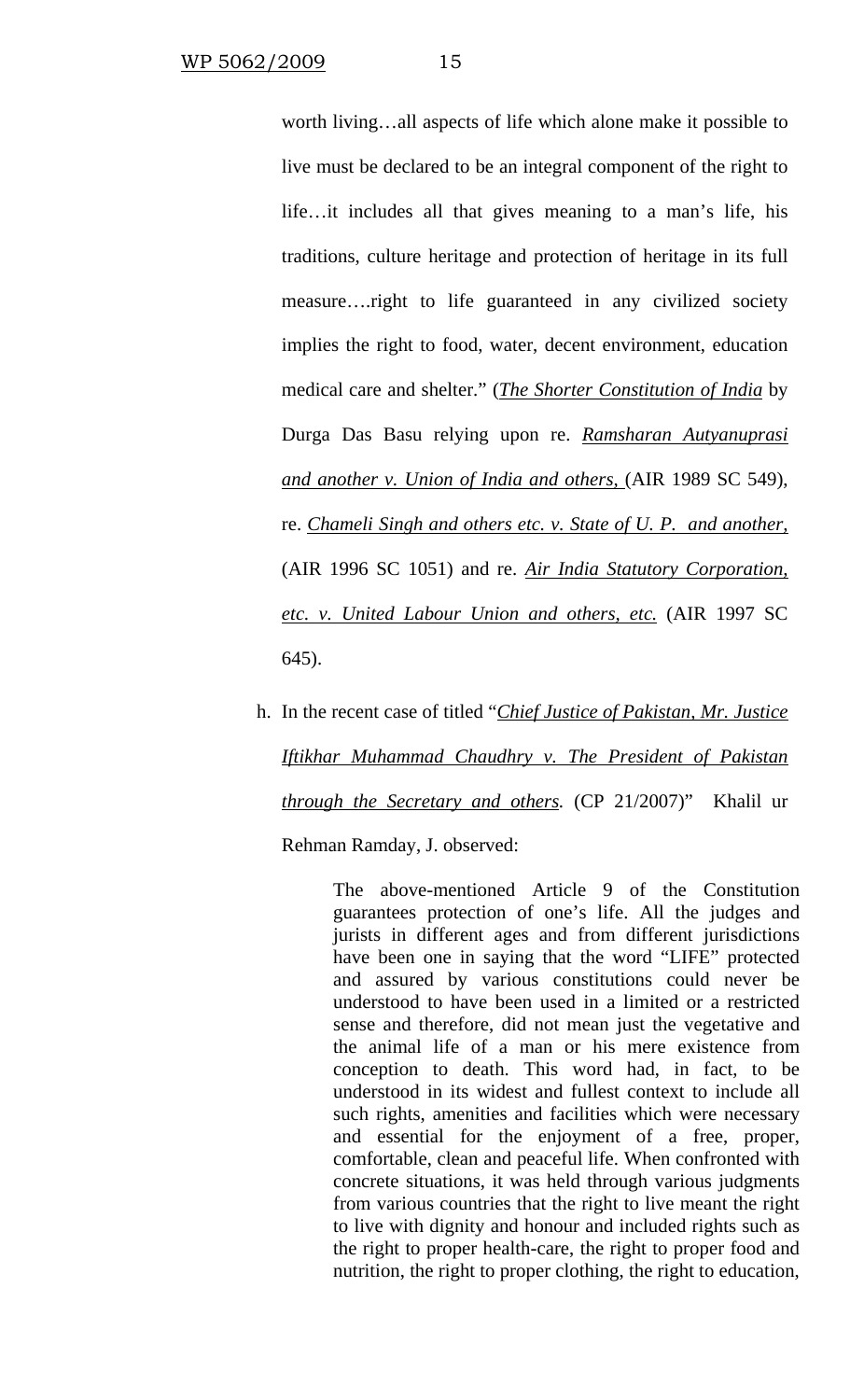the right to shelter, **the right to earn one's livelihood** and even a right to a clean atmosphere and an un-polluted environment. And in some other cases, the nuisance created by municipal sewage, industrial effluents and the hazards caused by a magnetic field produced by high tension electricity wires, were found to be an interference with the enjoyment of one's right to life. In yet another case from Indian jurisdiction, even access to proper roads for people living in hilly areas was held to be an essential part of the right to life. In more than one cases from our own jurisdiction, it was also declared that since right to live in peace in a just and a fair environment was inherent in the right to life, therefore, the right of access to justice was a well recognized and an inviolable Fundamental Right enshrined in Article 9 of the Constitution and its denial, an infringement of the said right. As a necessary consequence, it was further held that since access to justice was inconceivable and would be a mere farce and a mirage in the absence of an independent judiciary guaranteeing impartial, fair and a just adjudicatory mechanism, therefore, the demand for a judiciary which was free of executive influence and pressures; was not manipulatable and which was not a subservient judiciary, was also an integral part and an indispensable ingredient of the said Fundamental Right of access to justice. *(emphasis supplied)*

i. Right to life also includes right to livelihood. Without protection of livelihood and job security professional life is sapped of passion and desire to work which is essential for progress and development. No employment that borders on fear and favour can reap results. Livelihood provides the economic means required to lead a healthy and a regular life. Right to livelihood or right to security of tenure therefore are integral, innate and inbred in a professional career of a public sector employee. Livelihood cannot be deprived unless convincing material is placed on the record that supports a larger public interest of taking such an action. Without the presence and existence of a larger public interest the petitioner cannot be deprived of his fundamental right. In this case the impugned order fails to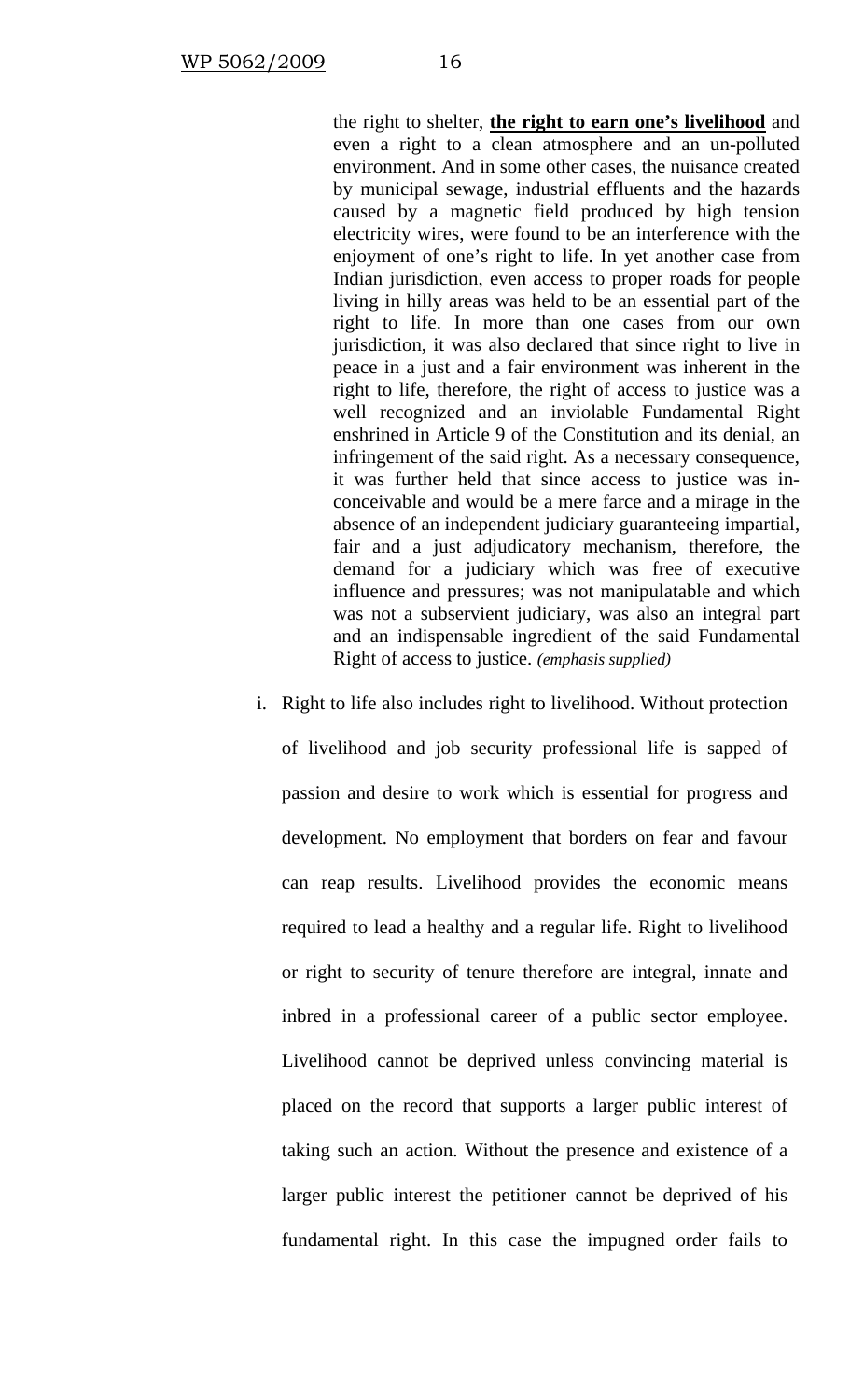disclose any reason. Reliance is placed upon re. *Olga Tellis and others, v. Bombay Municipal Corporation and others,* (AIR 1986 SC 180), re. *M.C.Mehta and another v. Union of India and others,* (1986) 2 SCC 176), re. *State of Maharashtra v. Chandrabhan,* (AIR 1983 SC 803), re. *Air India Statutory Corporation, etc. v. United Labour Union and others, etc.* (AIR 1997 SC 645), CJP CASE re. *Chief Justice of Pakistan Mr. Justice Iftikhar Muhammad Chaudhry v. The President of Pakistan through the Secretary and others,* (C.P. 21/2007), re. *Government of Balochistan through Additional Chief Secretary v. Azizullah Memon and 16 others,* (PLD 1993 SC 341), re. *Mehram Ali and others v. Federation of Pakistan and others,* (PLD 1998 SC 1445) and re. *Ms. Shehla Zia and others v. Wapda,* (PLD 1994 SC 693).

j. Termination of public employment, especially when the contract reflects unequal bargaining as in the instant case. Clause 5(iii) of the Recruitment Policy states that "the contract employees shall have no right to demand and claim and change in terms and conditions of the agreement." The Letter of Employment is a standardized contract with no freedom of contract available to the petitioners. If such like contracts are terminated mid stream with a stroke of pen without due process, throwing the fledgling careers of the petitioners (weaker segment of the society) to the winds, the principles of social and economic justice get attracted.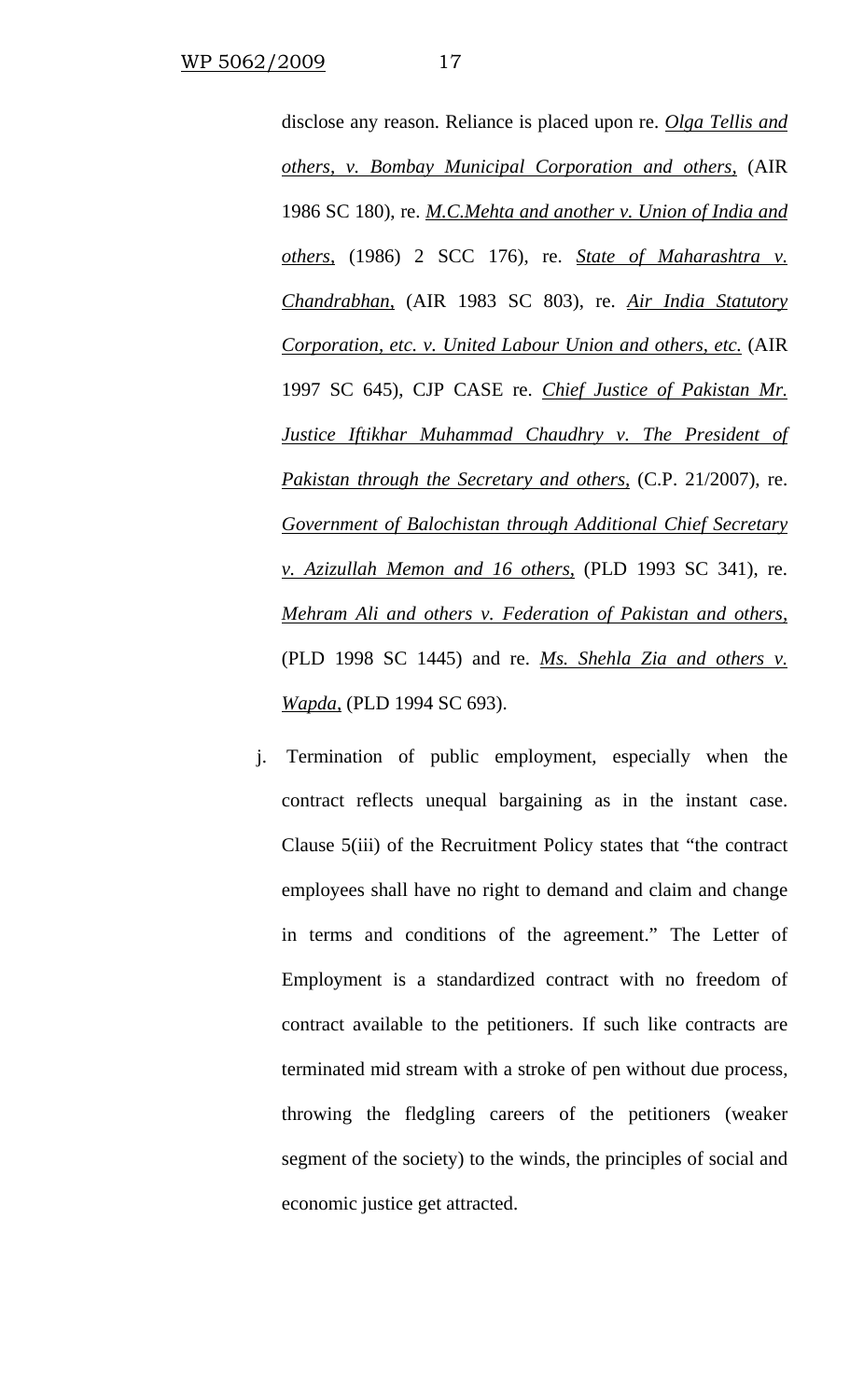k. Admittedly, the petitioners belong to a less privileged segment of the society with limited social and economic choices in life. Petitioners have an unequal bargaining position compared to the government. It is for their protection that the constitution provides the concept of social & economic justice. "The expression social and economic justice involves the concept of 'distributive justice' which connotes the removal of economic inequalities and rectifying the injustice resulting from dealings or transactions between unequals in society….social justice is the comprehensive form to remove social imbalance by harmonizing the rival claims or the interest of different groups and sections in the social structure or individuals by means of which alone it would be possible to be build a Welfare state." (*The Shorter Constitution of India*, 13<sup>th</sup> Edition by Durga Das Basu). Further the objectives resolution and the preamble to our Constitution state: "Wherein shall be guaranteed fundamental rights, including….social, economic and political justice…." *(emphasis supplied).* The Constitution therefore reads fundamental rights to be inclusive of social and economic justice. Social and economic justices are, therefore, indelible, ineradicable, inbred and fundamental parts of a civilized life, more so in an Islamic republic, and therefore are squarely covered under article 9 of the Constitution. With appointment comes an expectation of a lawful livelihood, hopes of a successful career, sense of wellbeing and security, social recognition and economic independence. Any process that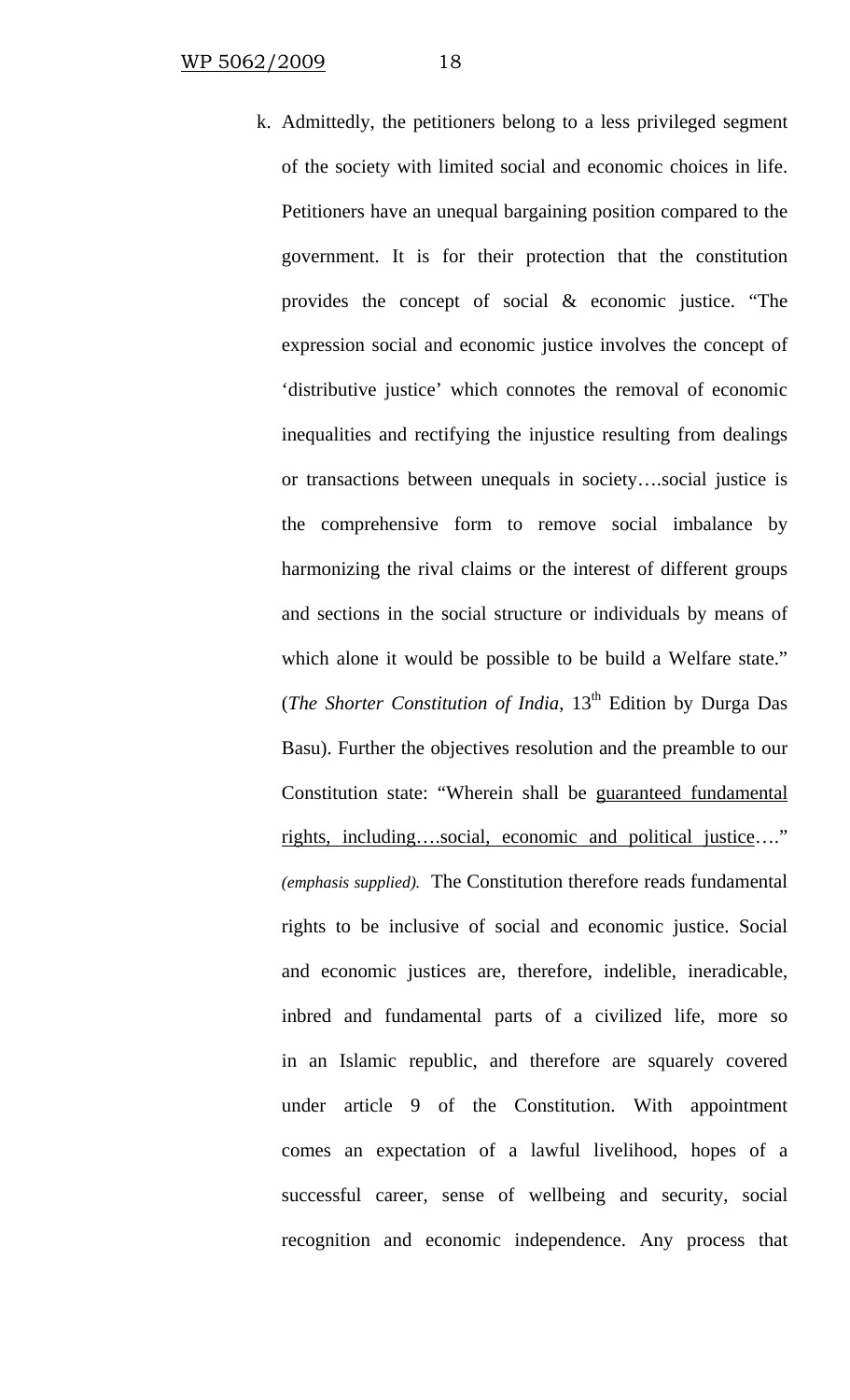derails a person from this path of social progress and economic self sufficiently violates social and economic justice thereby violating Article 9 of the Constitution.

l. The impugned order also flouts the dignity of man protected under article 14 of the Constitution. Petitioners after due scrutiny, spread over eight months, have been appointed and had started their professional life when through the impugned order their professional career was brought to a naught due to the sheer incompetence and negligence of the respondents. Petitioners thrown out of their initial job so early in life can be stigmatic for a young teacher. Shadows of suspicion will haunt the character of these young teachers and the credible stature of an educationist will stand stained for a long time. The stigma is further accentuated when the order is unreasoned, thereby causing damage to the reputation of the petitioners. Respondents have to tread cautiously, when dealing with fundamental rights of the people, as it is a constitutional obligation. The impugned order offends Article 14 of the Constitution and reduces the petitioners to mere chattels who can be pushed around, in and out of service without due process, which cannot be permitted in a democratic welfare state like Pakistan. It is to curb these dehumanizing actions of the government that article 14 stand strong and tall in the Constitution. Reliance is placed upon re. *Francis Coralie Mullin, v. The Administrator, Union Territory of Delhi and others,*  (AIR 1981 SC 746), re. *Olga Tellis and others, v. Bombay*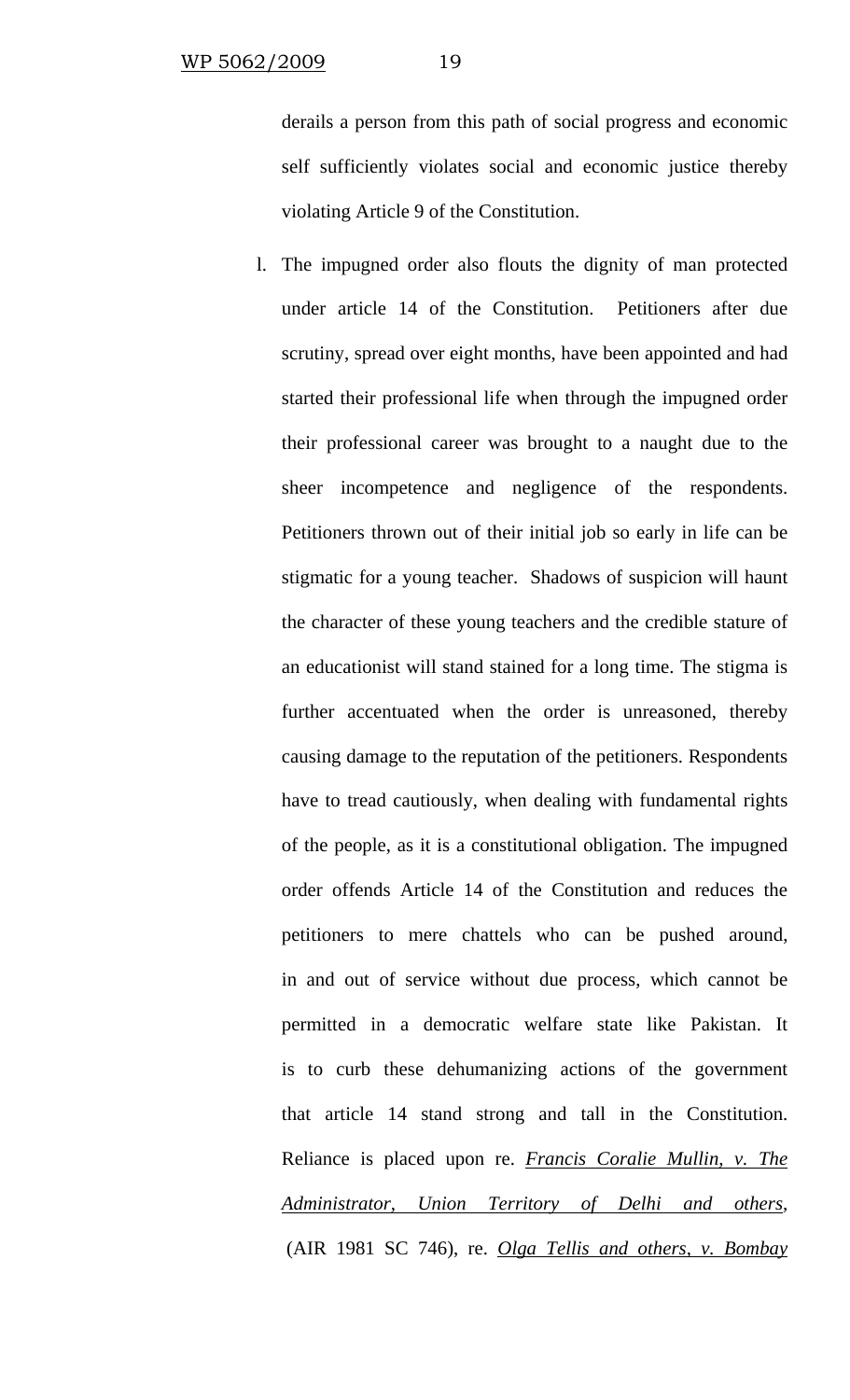*Municipal Corporation and others,* (AIR 1986 SC 180), re. *Delhi Transport Corporation, v. D.T.C. Mazdoor Congress and others,* (AIR 1991 SC 101) and re. *Union of India and another v. Pratap Singh and others,* (1995) 2SCC 42).

m. Article 18, inter alia, provides that every person shall have a right to enter upon a lawful profession subject to prescribed qualifications, if any. This fundamental right not only provides entrance and access to a lawful livelihood, but also protects and safeguards a person to enjoy and hold the said lawful profession. The protection is, therefore, not limited to entrance and access to a lawful profession but extends beyond it to give it a more wholesome meaning. Entering a lawful profession is incomplete if the protection doesn't cover lawful enjoyment of the said profession and the right to lawfully hold the same with honour, dignity and security. The petitioners after appointment joined the service, therefore, having entered a lawful profession they also had the right to hold and enjoy the said profession. The only exception provided under article 18 is "subject to qualifications" besides the regulatory and licensing conditions imposed through its proviso. Other than the exceptions provided the protection to a lawful profession cannot be taken away. It is relevant to refer to article 38 (b) of the Constitution which states that: "The State shall:- (b) provide for all citizens within the available resources of the country, facilities for work and adequate livelihood with reasonable rest and leisure." Article 18 read with article 38(b) protects and safeguards public employment, the basic unit of our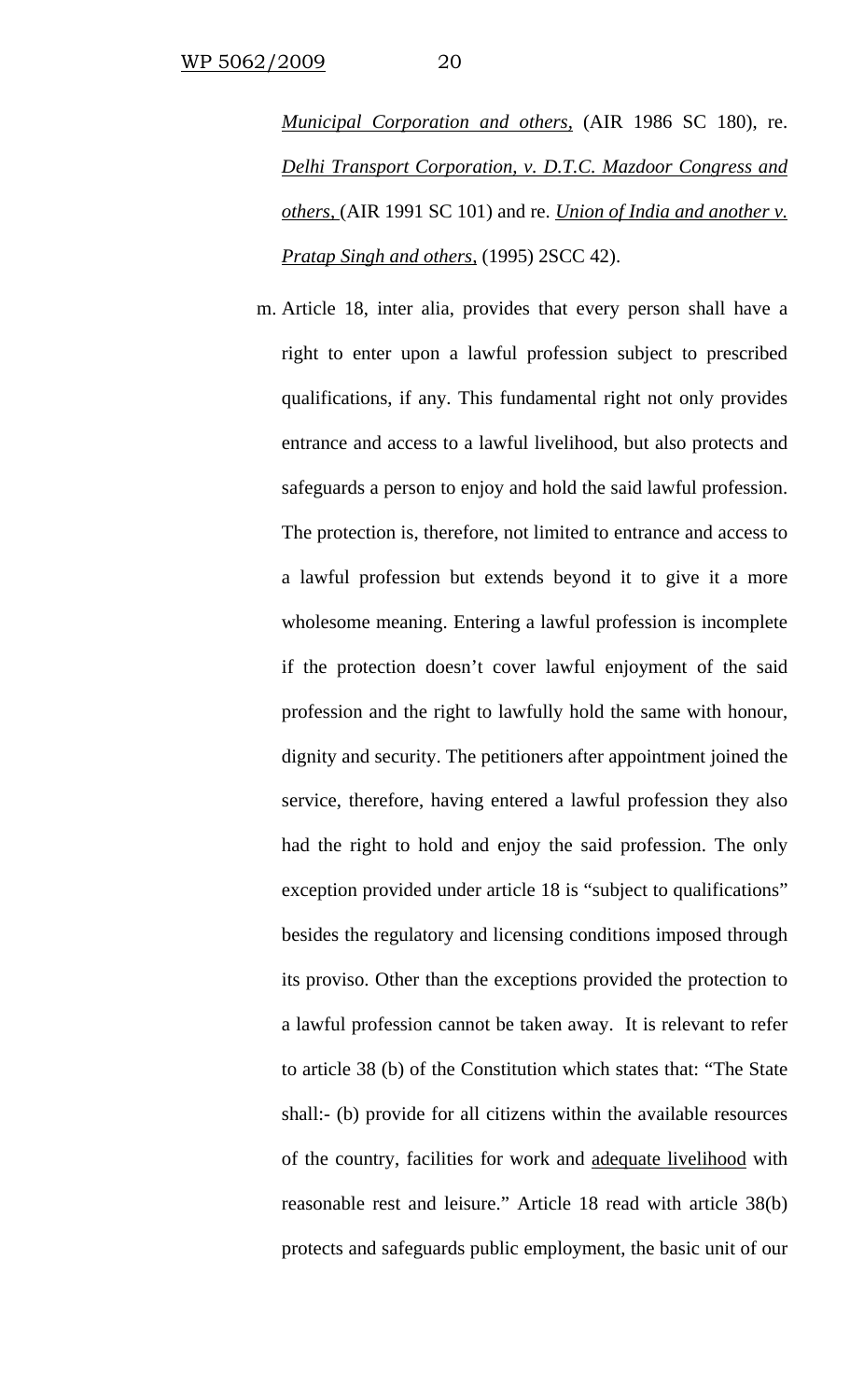economic activity and growth. Job security is essential to economic development and cannot be allowed to be taken away unless as provided in article 18. In the present case, the petitioners are being deprived of a lawful profession without referring to any fault in the prescribed qualifications, which cannot be permitted.

- n. For the above interpretational expansion of the fundamental rights (articles 9, 14 and 18) reliance is placed on *Nawaz Sharif case* (PLD 1993 SC 473) wherein Nasim Hasan Shah CJ held that the basic right to form or be a member of a political party conferred by Article 17(2): "comprises the right of that political party not only to form the political party, contest elections under its banner but also, after successfully contesting the elections, the right to form the government if its members, elected to that body, are in possession of the requisite majority. The Government of the political party so formed must implement the programme of a political party which the electorate has mandated to carry into effect. Any unlawful order which results in frustrating this activity, by removing it from office before the completion of its formal tenure would, therefore, constitute an infringement of this fundamental right."
- o. In the same case Nasim Hasan Shah CJ further held: "Moreover, basic or fundamental rights of individuals which presently stand formally incorporated in the modern constitutional documents derived their lineage from and are traceable to the ancient natural law. With the passage of time and the evolution of civil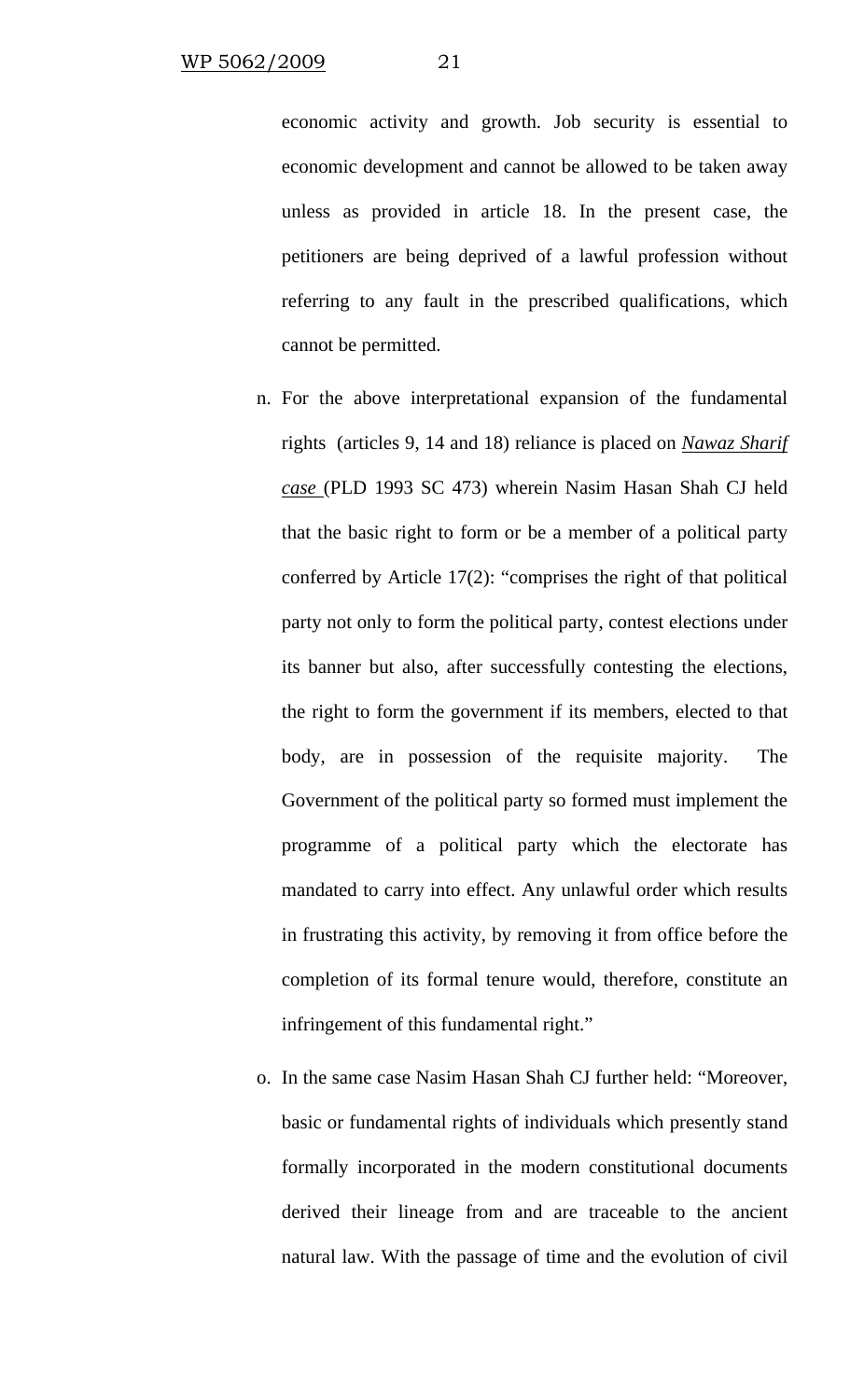society great changes occur in the political, social and economic conditions of the society. There is, therefore, the corresponding need to re-evaluate the essence and soul of the fundamental rights as originally provided in the Constitution. They are required to be construed in consonance with the changed conditions of the society and must be viewed and interpreted with the vision to the future."

- p. In the words of Justice Frankfurter in *Sweezy vs New Hampshire* (354 US 234); "While the language of the Constitution does not change, the changing circumstances of a progressive society for which it was designed yield a new and fuller import to its meaning."
- q. In *Farooq Ahmed Khan Leghari vs Federation of Pakistan* (PLD 1999 SC 57) Ajmal Mian CJ said: "all efforts should be made to preserve and enlarge the scope of the fundamental rights while interpreting constitutional provisions." Justice (Retd) Fazal Karim writes in his book *Judical Review of Public Actions* (Chapter 4 on interpretation of fundamental rights): "This approach to not only preserve but to so enlarge and expand the scope of the fundamental rights that even peripheral rights, or rights of penumbera i.e., rights closely associated to the basic right which is specifically given in the Constitution, are also enforceable as basic rights, is traceable to the American case of *Griswold vs Connecticut (381 US 479)* in which Connecticut statute forbidding the use of contraceptive for birth control was held to have unconstitutionally intruded upon the right of marital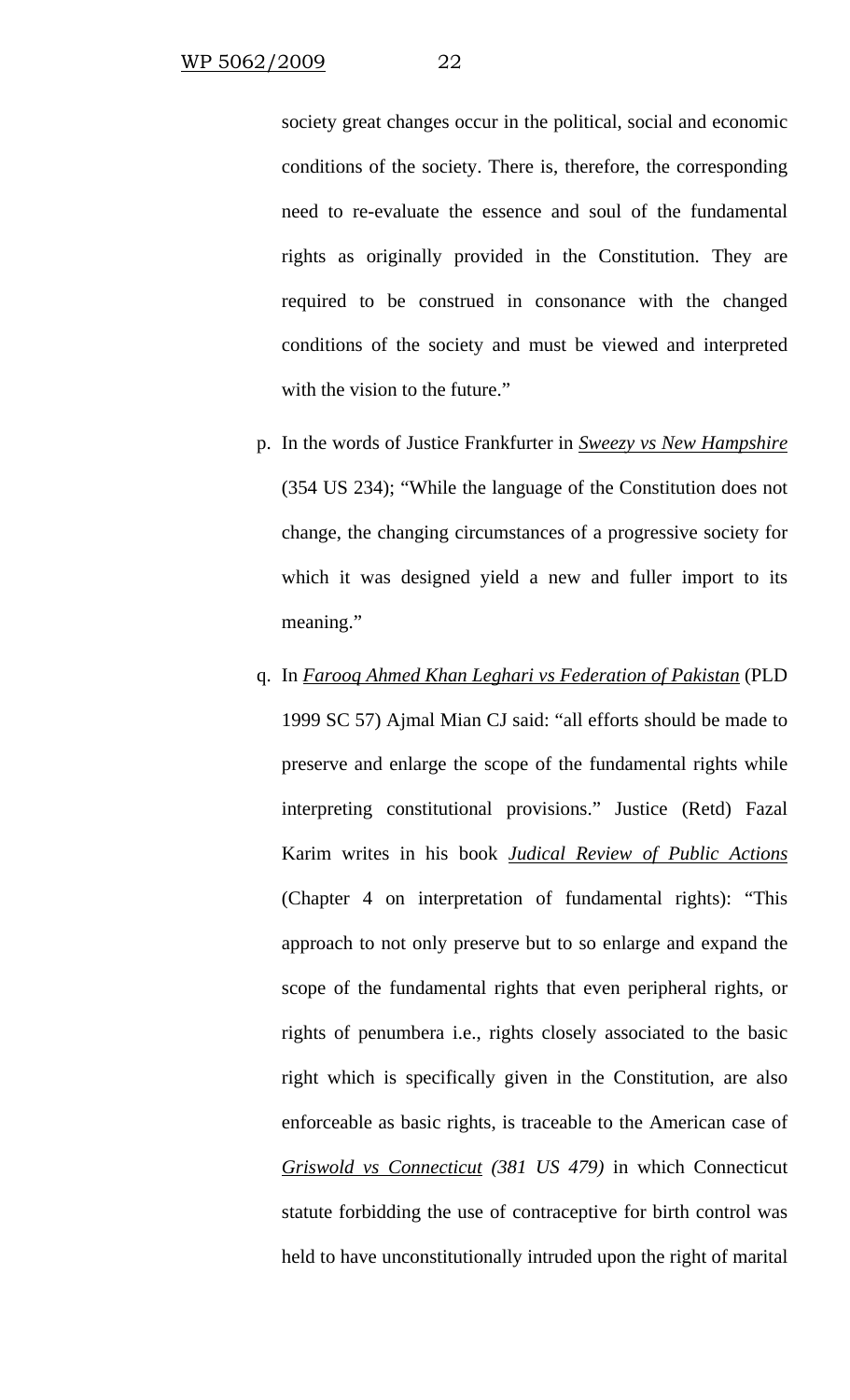privacy. This gave birth to the right of privacy as a penumbera of the right to liberty. Justice Douglas in this case observed: "Previous cases suggest that specific guarantees in the bill of rights have penumberas formed by emanation from those guarantees that help give them life and substance." To quote from *Maneka Gandhi's* case (AIR 1978 SC 597) even if a right is not specifically named it may still be a fundamental right if it is an integral part of a named fundamental right or partakes of the same basic nature and character of that fundamental right."

r. Employment, especially in the public sector, cannot be terminated with a stroke of pen and without the public servant given the procedural due process of law. The quality and form of "process" employed becomes doubly important when the right flows from a fundamental right. In the present case Notice with reasons is the minimum requirement of "process" under articles 4, 9, 14 and 18 of the Constitution that should have been provided to the petitioners. It does not matter if the employment in the public sector is regular or contractual. Articles 4, 9, 14 and 18 encompass "person" and "citizen" and carry no distinction between a contractual or a regular employee. Public Sector employees must provide for procedural due process when dealing with regular or contractual employees, the "process" might be different at times as long as the process, which is due, is provided. The threshold of the process takes a higher standard in case where the right flows from a fundamental right as in this case. The impugned order miserably fails on this score.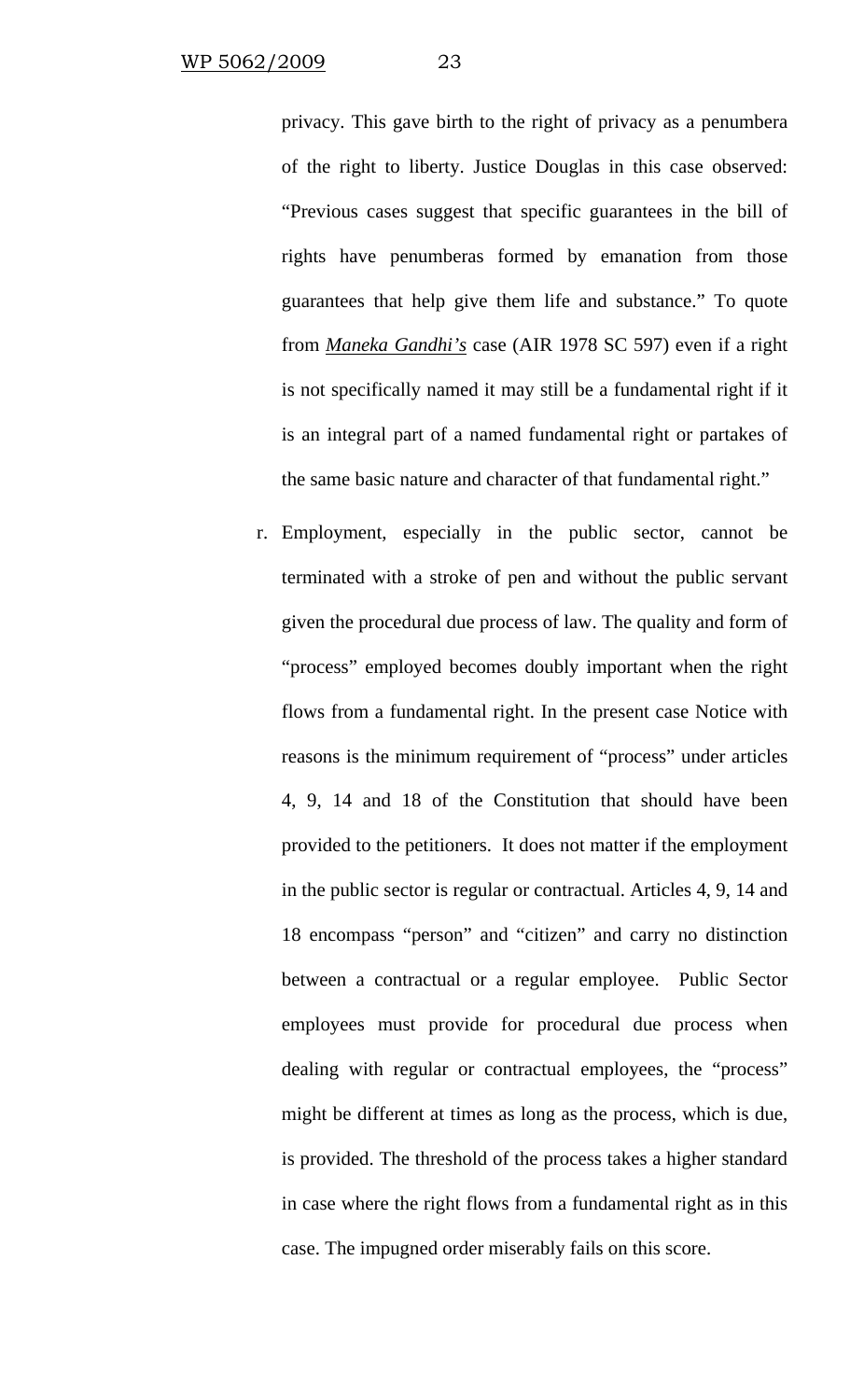- s. Duty cast on the respondents to act reasonably, fairly, justly and in accordance with law is now also recognized under section 24A of the General Clauses Act, 1897. The impugned order is a brazen and flagrant violation of the same. The impugned order is not only without notice it is also devoid of reasons and logic. Section 24A lays stress on a speaking order which means an order which lucidly lays out the reasons for the order.
- t. It is these reasons that ensure transparency and accountability of public institutions and make them stronger. Public authorities must take pain to give reasons in their orders and directions in most open and transparent manner without any fear or favour. Unreasoned orders generate corruption, weaken institutions and slowly eat into the foundations of a healthy democracy. Reliance is placed upon re. *M/s Airport Support Service v. The Airport Manager, Quaid-e-Azam International Airport, Karachi and others,* (1998 SCMR 2268), re. *Liaquat Ali Memon and others v. Federation of Pakistan and others,* (PLD 1994 SC 556), re. *Secretary to Government of N.W.F.P. and another v. Muhammad Nawaz and another.* (PLD 1996 SC 837), re. *Rukhsar Ali and 11 others v. Government of N.W.F.P. through Secretary Education, Peshawar and 3 others,* (2003 PLC (C.S.) 1453), re. *Pakistan International Airlines Corporation through Chairman and others v. Shahzad Farooq Malik and another,* (2004 SCMR 158) and re. *Chairman / Managing Director, Pakistan International Airlines Corporation and another v. Nisar Ahmed Bhutto,* (2005 SCMR 57).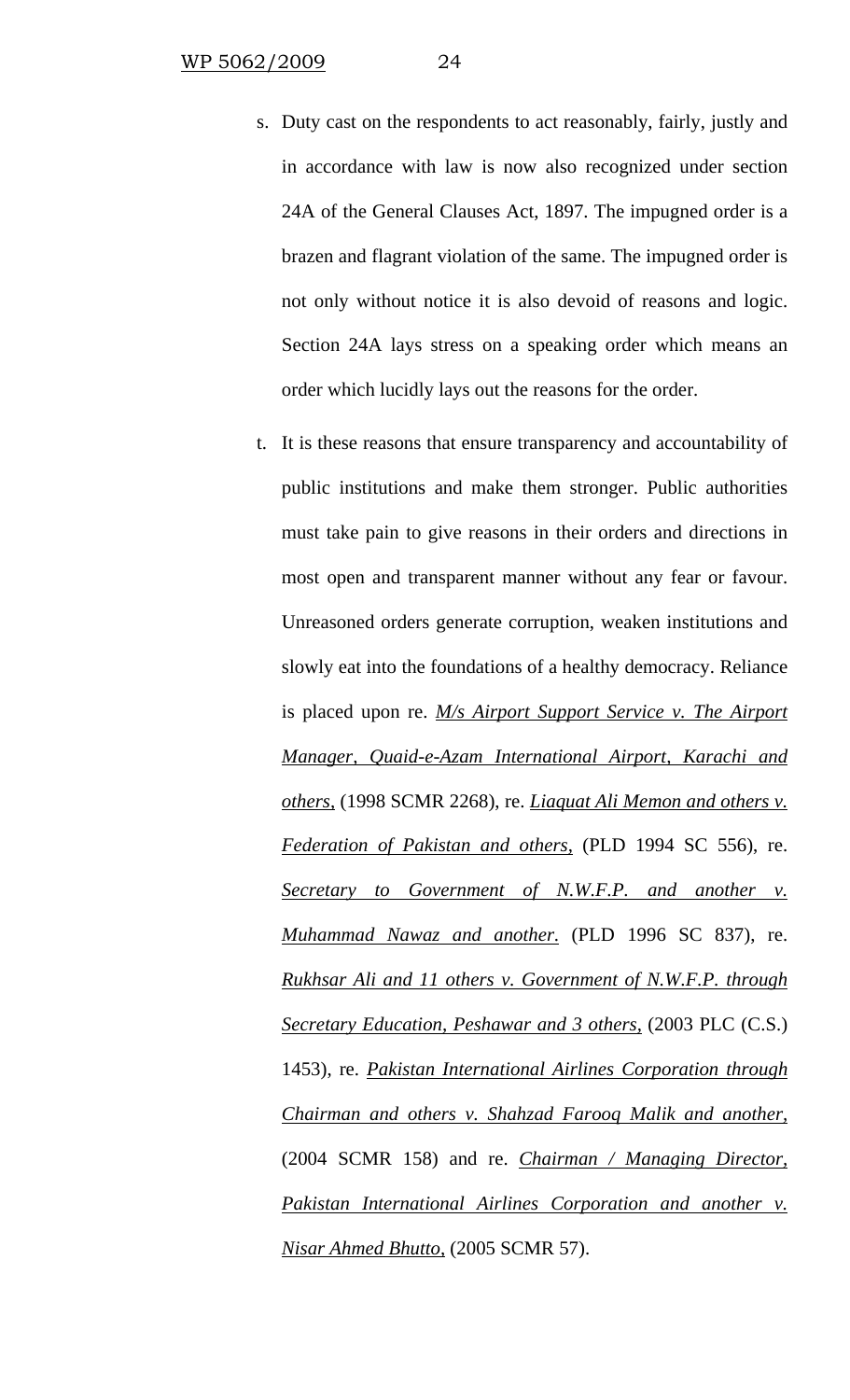24. For the above reasons the impugned Order dated 6-11-2009 is set aside as being unconstitutional, unlawful, opposed to public policy and totally without lawful authority. The respondents shall be deemed to be appointed since 16-10-2009 and shall be posted to their original positions.

25. The lapses and mistakes committed by the respondents in carrying out the recruitment process cannot affect the appointments of the petitioners or deprive them of the benefit accrued to them. Mistakes committed by the respondent department can result in departmental inquiry against the respondents (as discussed later) but cannot affect the concluded contracts entered into with the petitioners, except where they are not in accordance with law or violate the terms of the Agreement. This rule applies in cases where petitioners are fully qualified to hold the said posts and not otherwise. There is no room for arbitrary and unreasoned orders in the public employment sector. The comments of the respondents state that the Merit List was wrongly tabulated but fails to point out with necessary specificity the lapse(s) committed in each case. The comments and the "errors" referred to are not satisfactory. Reliance is placed upon re. *Fuad Asadullah Khan v. Federation of Paksitan through Secretary Establishment and others,* (PLJ 2009 SC 441), re. *Hameed Akhtar Niazi v. The Secretary, Establishment Division, Governmentn of Pakistan and others,* (1996 SCMR 1185), re. *Secretary to Government of N.W.F.P. Zakat/ Social Welfare Department, Peshawar and another v. Sadullah Khan,* (1996 SCMR 413), re. *Muhammad Zahid Iqbal and others v. D.E.O., Mardan and*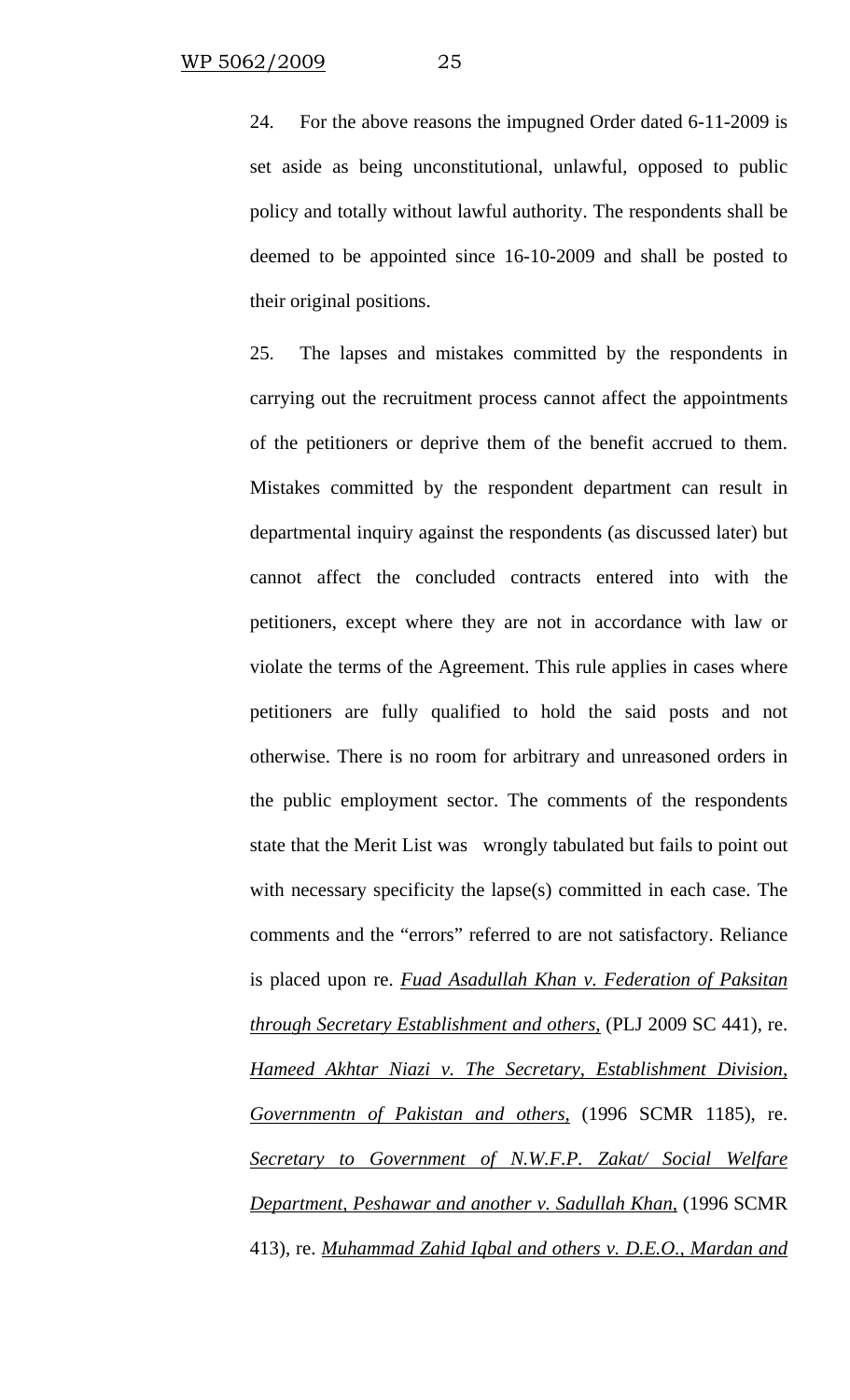*others,* (2006 SCMR 285) and re. *Abdul Salim v. Government of N.W.F.P. through Secretary, Department of Education Secondary, N.W.F.P., Peshawar and others,* (2007 PLC (C.S.) 179).

26. The lapses committed in the recruitment process, inspite of a well thought out Recruitment Policy, by government officers starting from the DCO right down to the lowest officer involved in the recruitment process cannot be lightly dismissed. The entire purpose behind the enrollment of the Educators was to improve education and enhance enrollment of the students however the educators instead of being in schools have been dragged to court of law. The respondent officers instead of acting with prudence and applying the law acted rashly and in violation of the law with little regard for the educational careers of the petitioners.

27. The Secretary, Local Government, Government of Punjab is therefore directed to initiate departmental enquiry against the DCO and the EDO (Edu), Bhawalnagar and probe into the reasons for lapses committed in implementing the Recruitment Policy resulting in this unfortunate litigation. The Secretary will conclude this inquiry within a month from the receipt of this order and send his final report alongwith actions taken against the aforesaid officers to the Registrar of this court no later than  $31<sup>st</sup>$  of March, 2010.

28. No one can hold a post he is not qualified to hold. Only qualified teachers can be appointed as educators. In order to avoid further litigation and to resolve the issue, Secretary Education Department, Government of the Punjab is directed to immediately constitute a new Recruitment Committee having members from districts other than Bhawalnagar. Rayim Yar Khan and Bhawalpur,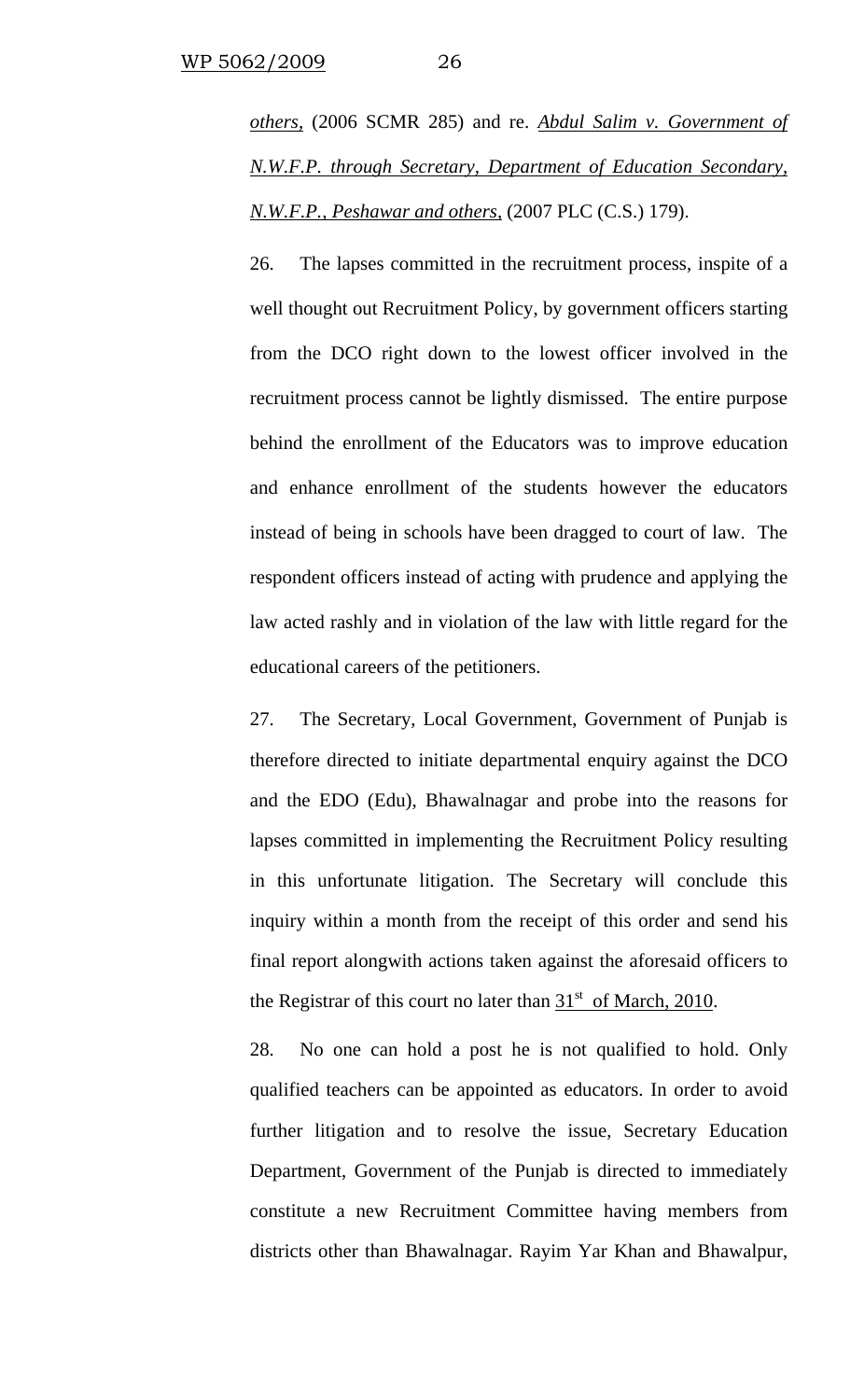to first scrutinize the cases of the petitioners and then all the other successful candidates who applied for SSE under the advertisement for Educators dated 15-2-2009 in Bhawalnagar. The new recruitment committee will undergo a scrutiny to determine if the petitioners and others (private respondents) qualify to hold the posts applied for. In case the qualifications are not adequate the respondents on the basis of the report of the Recruitment Committee invoke the termination clause, wherever required, clearly setting out reasons for the same. This scrutiny by the new Recruitment Committee to be constituted by the Secretary Education, Government of the Punjab shall be completed latest by  $31<sup>st</sup>$  March, 2010 and the Registrar of the Court duly informed of the actions taken. Till such time the petitioners shall forthwith resume work so that education of the young students in the district do not suffer any further.

29. I place on record appreciation for the assistance rendered by Mr. Ejaz Ahmad Ansari, learned Amicus Curiae.

30. The matter does not end here. The termination clause in the letter of agreement states:

### **Clause 8. Termination of Contract.**

**(i) Contract of appointment shall be liable to termination on One Month's Notice or Payment of One Month's Salary in lieu thereof by either side WITHOUT ASSIGNING ANY REASON.** *(emphasis supplied)* 

**(ii) Department of Education has the right to terminate your contract at any time after giving a notice/personal hearing in case of your poor performance or contract.** 

31. The underlined portion above allows the local government to terminate without assigning reason (for brevity the "No Reason Clause"). This does not stand the test of fundamental rights, reason, logic, ethics or good governance. While the whole world is moving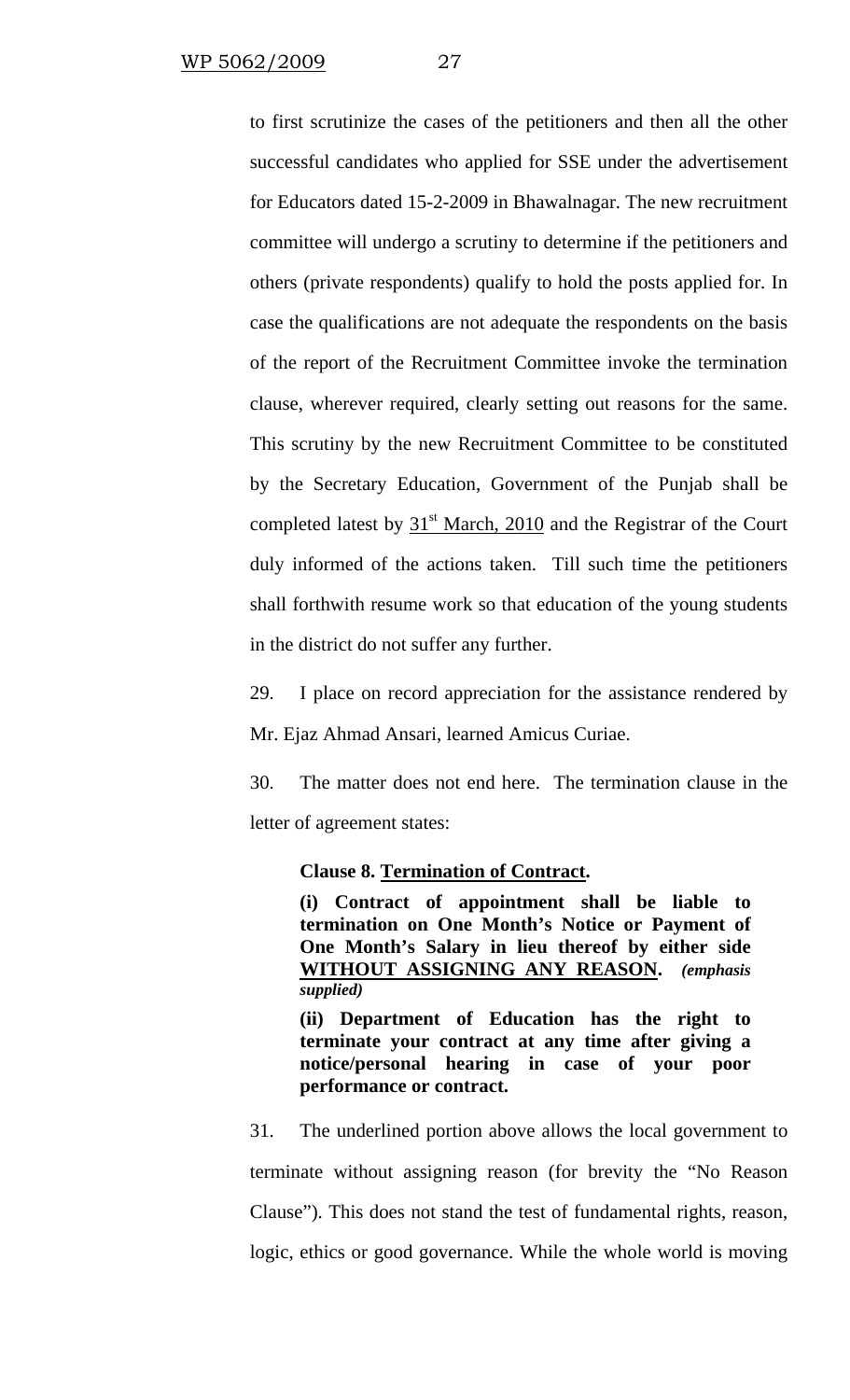towards accountability and transparency the above unfettered and unchecked power can be a recipe for corruption, mismanagement, nepotism and jobbery. Foundations of good governance are based on reasons, accessibility, accountability, transparency, participation, consensus, inclusiveness, efficiency, ethics and responsiveness. The "No Reason Clause" ex-facie lacks the requirement of fairness and procedural due process thereby offending article 4 of the Constitution. The said Clause is facially and ex facie discriminatory besides being liable to be used in a discriminating manner thereby violating article 25 of the constitution. Reliance is placed on *Dr. Mobashir Hassan vs Federation of Pakistan, etc* ("NRO case") (CP 76 of 2007) and re. *Government of Baluchistan vs Azizullah Memon, etc* (PLD 1993 SC 341) discriminatorily and arbitrarily and therefore offends article 25 of the Constitution. The said Clause is also opposed to public policy and violates section 23 of the Contract Act, 1872 (IX of 1872). Finally, the No Reason Clause is offensive to section 24A of the General Clauses Act, 1897.

It might be a loud reminder to reproduce what the father of the nation Quad-e-Azam Muhammed Ali Jinnah said in his Presidential Address to the Constituent Assembly of Pakistan at Karachi on 11th August, 1947:

"The next thing that strikes me is this: Here again it is a legacy which has been passed on to us. Alongwith many other things, good and bad, has arrived this great evil- the evil of nepotism and jobbery. This evil must be crushed relentlessly. I want to make it quite clear that I shall never tolerate any kind of jobbery, nepotism or any influence directly or indirectly brought to bear upon me. Wherever, I will find that such a practice is in vogue or is continuing anywhere, low or high, I shall certainly not countenance it." *(emphasis supplied)*

32. The No Reason Clause is a breeding ground for nepotism and cannot be allowed. Clause 8 of the termination clause to the extent where the termination can be without assigning any reason is struck